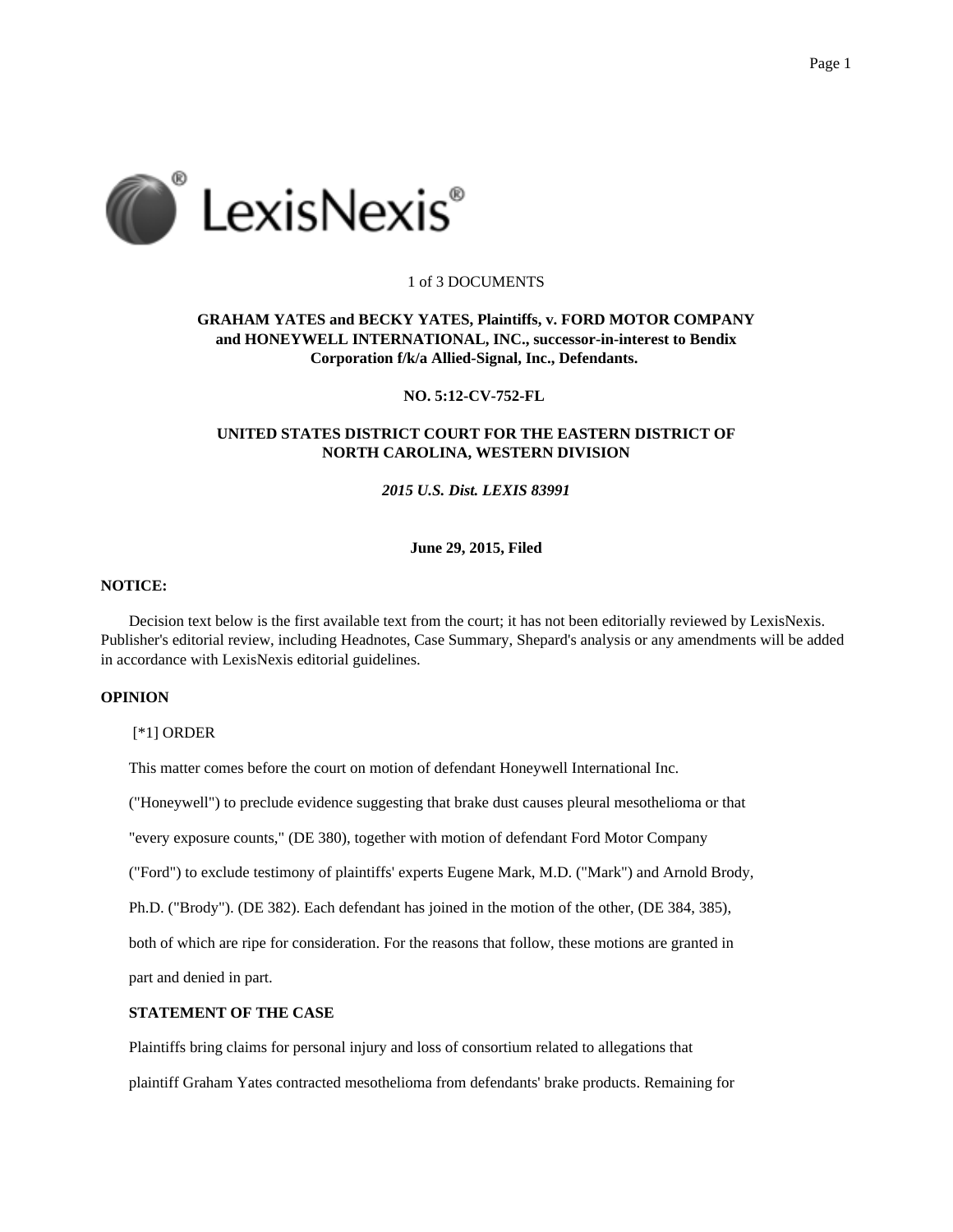trial, scheduled to commence July 14, 2014, are plaintiffs' claims for negligence in putting asbestos or asbestos-containing products into the market (First Cause) and failure to warn (Fifth Cause). On March 31, 2015, defendant Honeywell filed a motion in limine to preclude evidence suggesting that brake dust causes mesothelioma or that "every exposure counts," relying in part on Mark's March 16, 2015, [\*2] deposition. Upon learning at conference of defendants' intent to continue Mark's deposition to a later date, and then to seek to exclude his trial testimony, the court struck defendant Honeywell's motion without prejudice to its renewal upon completion of Mark's deposition to avoid piecemeal litigation.1

Upon conclusion of Mark's deposition in April, the instant motions were filed May 8, 2015. Reliance was placed on plaintiffs' experts' reports and their depositions, and associated reports and studies, among other materials. Hearing on the motions was held June 2-3, 2015 ("Daubert hearing"), at which the court heard testimony from Mark and from defendant Honeywell's expert, David Garabrant, M.D. ("Garabrant").

### **DISCUSSION**

A. Standard of Review

*Rule 702 of the Federal Rules of Evidence* provides that expert testimony is appropriate when it "will assist the trier of fact to understand the evidence or to determine a fact in issue." Fed. R. Evid. 702(a). *Rule 702* further provides that a witness qualified as an expert may be permitted to testify where "(b) the testimony is based upon sufficient facts or data; (c) the testimony is the product of reliable principles and methods; and (d) the expert has reliably applied the principles and methods

1

Associated [\*3] exhibits, however, were to remain of record and available for reference by any party with respect to the

anticipated future motion(s), also as ordered.

2

to the facts of the case." Id. Courts have distilled the requirements of *Rule 702* into two crucial inquiries: 1) whether the proposed expert's testimony is relevant; and 2) whether it is reliable. *Kumho Tire Co., Ltd. V. Carmichael, 526 U.S. 137, 141 (1999)*; see Daubert v. Merrell Dow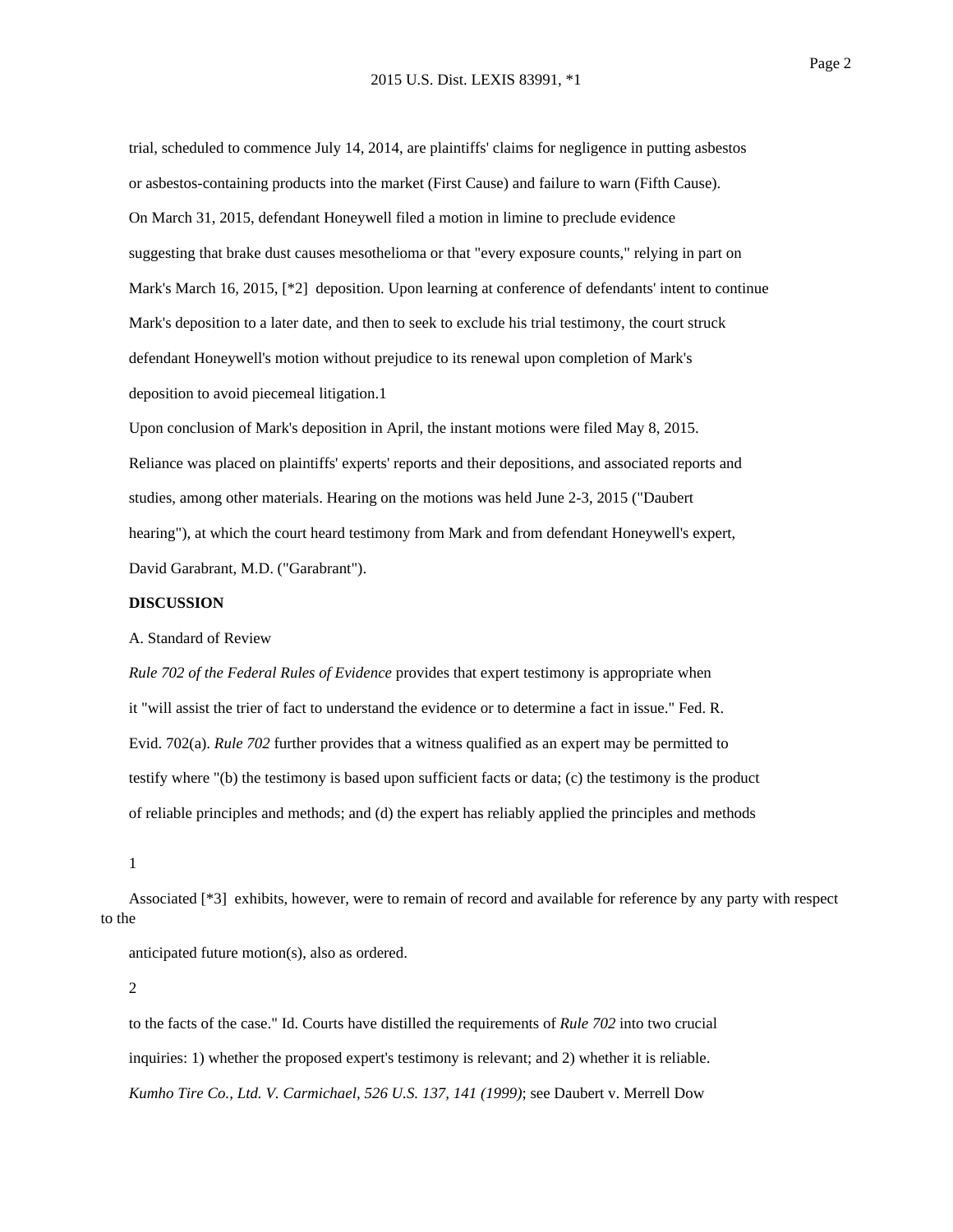*Pharms., Inc., 509 U.S. 579, 589 (1993)*; *United States v. Forrest, 429 F.3d 73, 80 (4th Cir. 2005)*. The test of "relevance," also described as "fit," considers "whether expert testimony proffered in the case is sufficiently tied to the facts of the case that it will aid the jury in resolving a factual dispute." Daubert, 509 U.S. at 591. " 'Fit' is not always obvious, and scientific validity for one purpose is not necessarily scientific validity for other, unrelated purposes." Id. For example, a scientific study must have "a valid scientific connection to the pertinent inquiry as a precondition to admissibility." *Id. at 591-92*.

In assessing whether expert testimony is "reliable," a court should consider

(1) whether the particular scientific theory can be (and has been) tested; (2) whether the theory has been subjected to peer review and publication; (3) the known or potential rate of error; (4) the existence and maintenance of standards controlling the technique's [\*4] operation; and (5) whether the technique has achieved general acceptance in the relevant scientific or expert community.

*United States v. Crisp, 324 F.3d 261, 266 (4th Cir. 2003)* (quoting Daubert, 509 U.S. at 593-94) (quotation marks omitted). "The test of reliability is 'flexible,' and *Daubert's* list of specific factors neither necessarily nor exclusively applies to all experts or in every case." Kumho Tire, 526 U.S. at 141. The proponent of expert testimony must establish its admissibility by a preponderance of proof. *Cooper v. Smith & Nephew, Inc., 259 F.3d 194, 199 (4th Cir. 2001)*.

B. Ford's Motion (DE 382), Joined By Honeywell (DE 384)

Defendant Ford moves broadly to exclude any testimony from Mark or Brody, and adds in

a footnote that certain causation opinions from plaintiffs' expert Steve Hays ("Hays"), an industrial

3

hygienist, also should be barred. (Ford Memo. In Supp. 1). Defendant Ford asserts four grounds for exclusion: 1) plaintiffs' experts rely on the "each and every exposure" theory, 2) plaintiffs' experts lack facts or data showing exposure to chrysotile-containing automotive parts causes mesothelioma, 3) Mark's opinions lack an identifiable methodology, and 4) Mark lacks sufficient information to apply his methodology to the facts of this case. The court takes up the decried "each and every exposure" theory first, with respect [\*5] to the opinions of each expert offered by plaintiffs. Then, the court turns to defendants' remaining arguments challenging Mark's opinion.

1. "Each and Every Exposure" Theory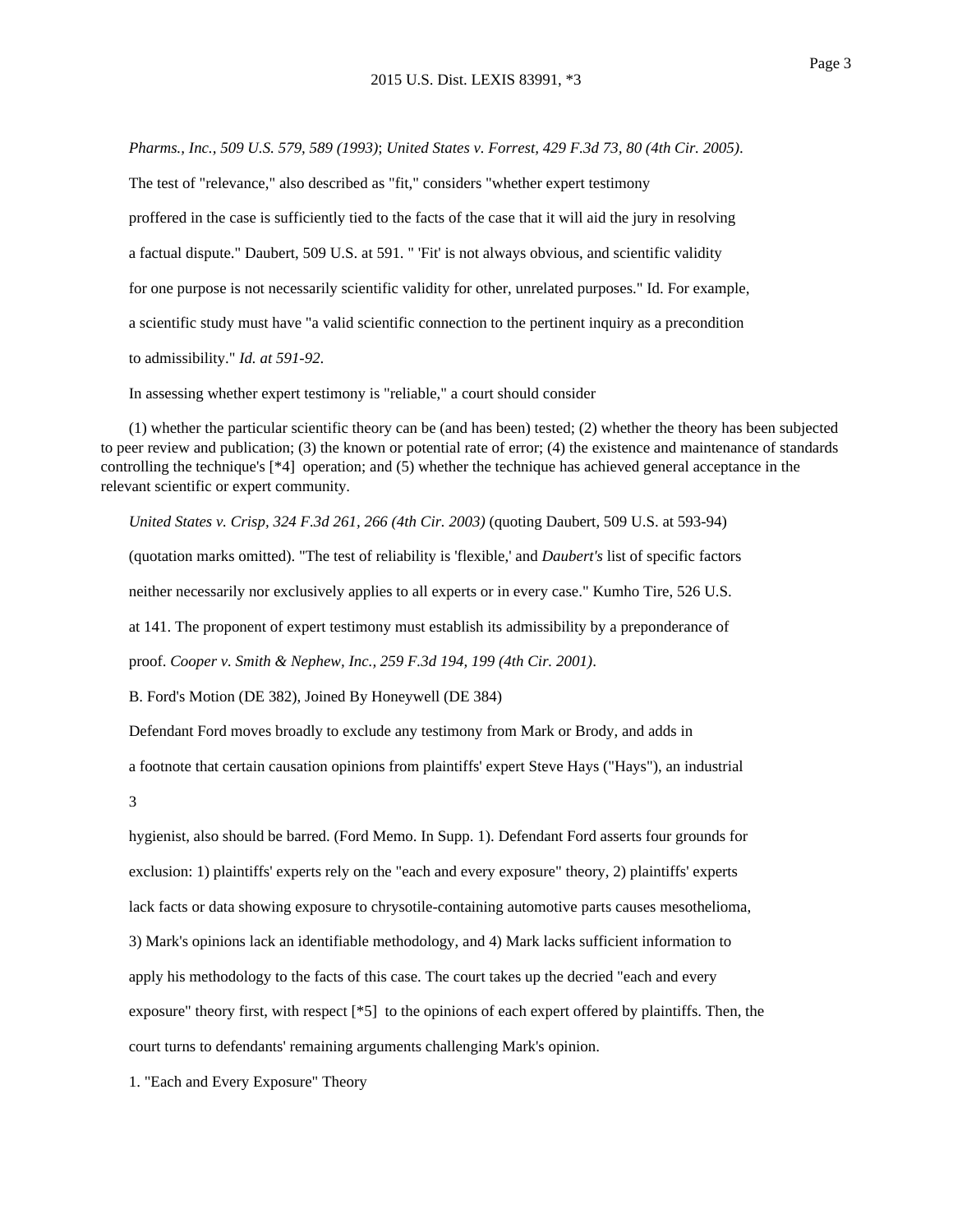The theory that "each and every exposure to asbestos products results in injury to the person so exposed" has made repeat appearances in the realm of asbestos litigation. Krik v. Crane Co., \_\_\_F. Supp. 3d \_\_\_, 2014 WL 7330901, at \*1 (N.D. Ill. 2014); see William L. Anderson, "The 'Any Exposure' Theory Round II - Court Review of Minimal Exposure Expert Testimony in Asbestos and Toxic Tort Litigation Since 2008," *22 Kan. J. L. & Pub. Pol'y 1 (2012)*. Also referred to as "any exposure" theory, or "single fiber" theory, it represents the viewpoint that, because science has failed to establish that any specific dosage of asbestos causes injury, every exposure to asbestos should be considered a cause of injury. See Krik, \_\_\_ F. Supp. 3d \_\_\_, 2014 WL 7330901, at \*1; Anderson v. *Ford Motor Co., 950 F. Supp. 2d 1217, 1225 (D. Utah 2013)*. Numerous courts have excluded expert testimony or evidence grounded in this theory, reasoning that it lacks sufficient support in facts and data. E.g., Comardelle v. Pa. Gen. Ins. Co., - F. Supp. 3d -, 2015 WL 64279, at \*3 (E.D. La. 2015); Krik, \_\_\_ F. Supp. 3d \_\_\_, 2014 WL 7330901, at \*4, Anderson, 950 F. Supp. 2d at 1225; Sclafani v. Air & Liquid Sys. Corp., No. 2:12-CV-3013, 2013 WL 2477077, at \*5 (C.D. Cal. May 9, 2013); *Henricksen v. ConocoPhillips Co., 605 F. Supp. 2d 1142, 1166* (E.D. Wash. 4

2009). Likewise, applying the [\*6] Daubert factors, courts have found that the theory cannot be tested, has not been published in peer-reviewed works, and has no known error rate. Krik, \_\_\_ F. Supp. 3d \_\_\_, at \*5; Anderson, 950 F. Supp. 2d at 1224-25; Sclafani, 2013 WL 2477077, at \*5; see Wills v. *Amerada Hess Corp., 379 F.3d 32, 49 (2d Cir. 2004)* (affirming exclusion of theory that decedent's cancer was caused by a single exposure to toxic chemicals, regardless of dosage, based on Daubert factors).

Demonstrated reasoning for exclusion of evidence grounded in the "each and every exposure" theory is persuasive. In this case, the complainants have not shown that expert testimony and evidence espousing this theory has the sufficient support of facts or data, nor have they shown that it is testable, published in peer-reviewed works, or has any error rate. Accordingly, the court will exclude testimony as to this theory. The following discussion addresses the impact of this decision with respect to each of plaintiffs' experts.

a. Brody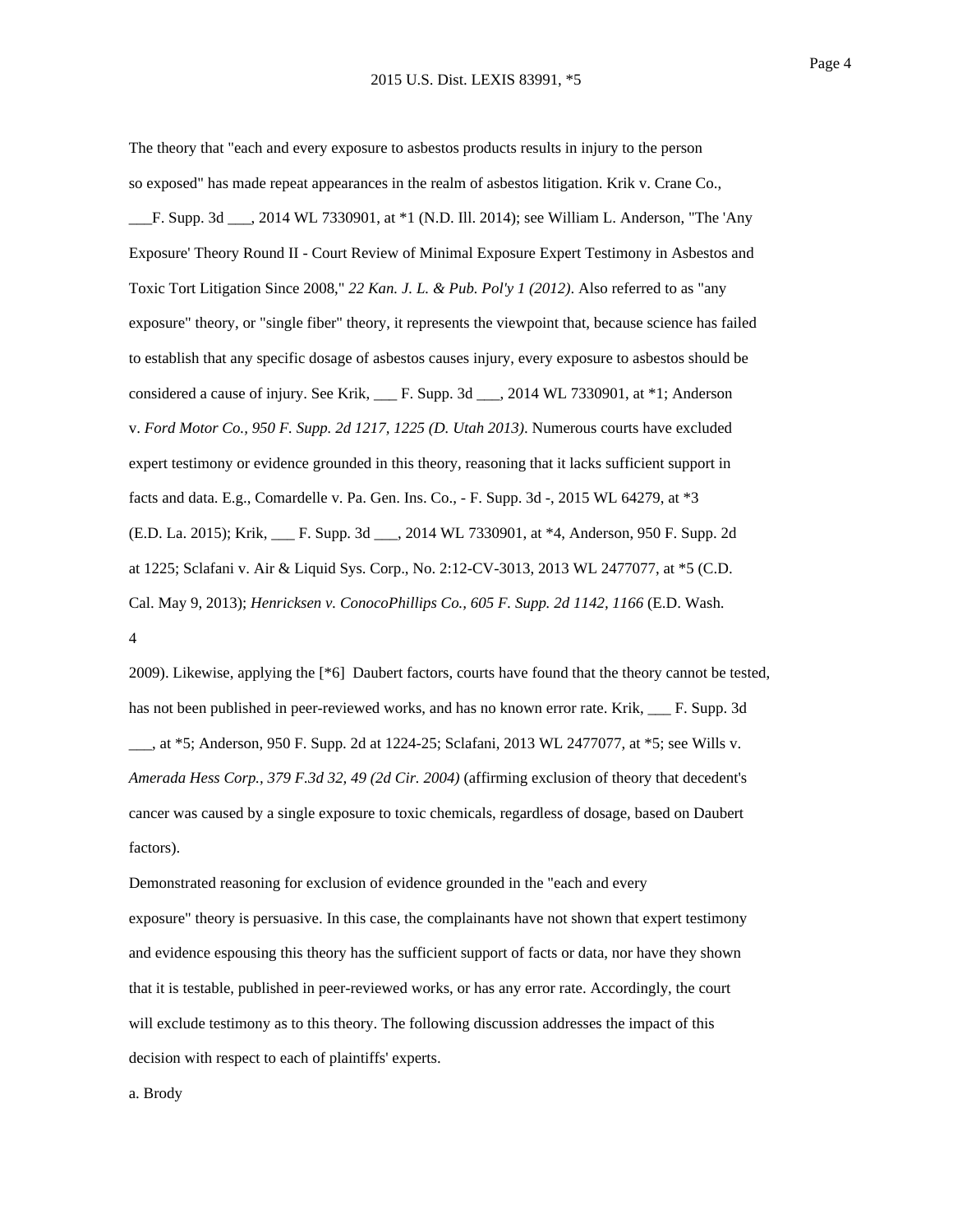Brody's report provides in part as follows:

Once a person develops an asbestos-related cancer, it is not possible to exclude any of the person's above-background exposures to asbestos from the causal chain. Each and every exposure to asbestos that an individual with mesothelioma experienced in excess of a background level [\*7] contributes to the development of the disease.

(Brody Report, 21).

In support, Brody cites to a single article authored by Laura S. Welch entitled "Abestos

Exposure Causes Mesothelioma, But Not *This* Asbestos Exposure: An Amicus Brief to the Michigan Supreme Court" ("Welch Paper). 13 Int'l. J. Occup. Env't Health 318, 321 (2007). (DE 288-2). The court has previously held that this document, which was initially prepared for purposes of

5

litigation, is not one that "experts in the particular field would reasonably rely on" for purposes of satisfying *Federal Rule of Evidence 703*. Yates v. Ford Motor Co., No. 5:12-CV-752-FL, 2015 WL 3463559, at \*9-11 (E.D.N.C. May 30, 2015). The particular statement that Brody's "each and every exposure" testimony is based upon is a bare statement that "[a]ccordingly, the consensus of the scientific community is that any occupational or para-occupational exposure to asbestos-even 'brief of low-level exposures'-must be considered causal in an individual with mesothelioma." (Welch Paper, 22). The report cites to no specific authority for this statement. Plaintiffs have failed to show that Brody's adherence to "each and every exposure" theory has sufficient supporting facts and data. Plaintiffs' response [\*8] cites to a number of statements from regulatory agencies to the effect that asbestos may be harmful at low doses of exposure and the absence of a threshold for "safe" exposure levels. They include a statement from the United States Environmental Protection Agency ("EPA") for the principle that each exposure "increases the likelihood of developing an asbestos related disease." However, increasing the *likelihood* of disease is a different matter than actually causing such disease. See (Mark March 16 Depo. Tr. 46:13-20) ("The degree of risk is different than causation . . . . You have to consider [risk], but they are different items."). Furthermore, courts have recognized a distinction between evaluations made by regulatory agencies and the standard of causation necessary to show tort liability. See *Mitchell v. Gencorp Inc., 165 F.3d 778, 783, n.3* (10th Cir. 1999); see also Yates v. Ford Motor Co., No. 5:12-CV-752, 2015 WL 2189774, at \*23, n. 7 (May 11, 2015) (citing cases). Moreover, as discussed above, the failure to identify a threshold level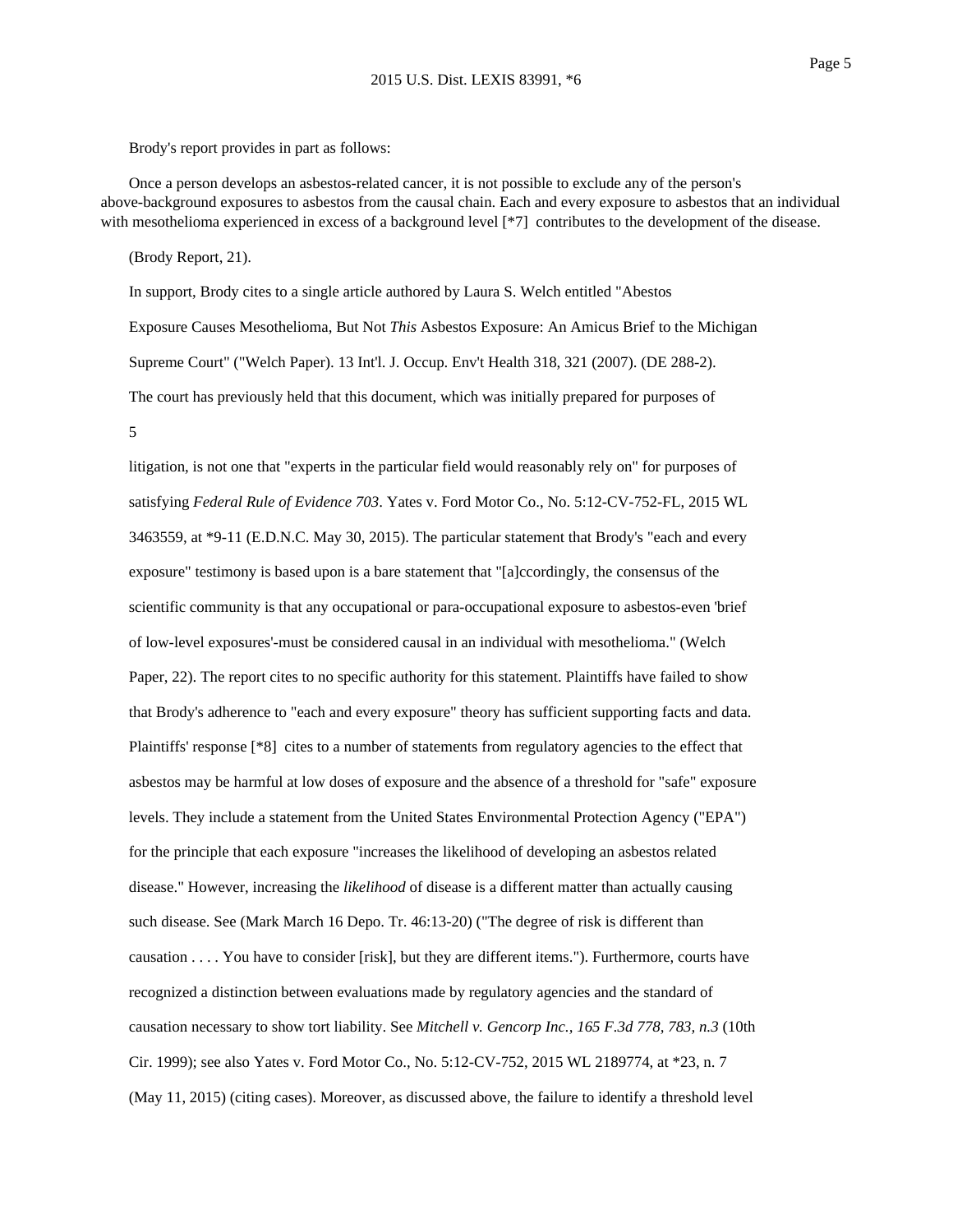of exposure is different from showing that a given level of exposure is hazardous. See Krik, \_\_\_ F. Supp. 3d \_\_\_, 2014 WL 7330901, at \*4 ("[T]he notion that it is theoretically possible that any 6

amount of exposure could cause injury is different from an [\*9] opinion that the particular level of dosage experienced by a plaintiff was sufficient to cause his or her particular injury."). Plaintiffs also cite to the opinions of one of defendant Honeywell's experts, Victor Roggli ("Roggli"), offered in different cases. However, "the [c]ourt must base its opinion on the facts and testimony presented in this case, rather than on the testimony of experts in other cases." Krik, \_\_\_ F. Supp. 3d \_\_\_, 2014 WL 7330901, at \*4 (quoting Anderson, 950 F. Supp. at 1225). Furthermore, the admissibility of Roggli's opinions are not at issue here, and those quotations at issue from Roggli's testimony elsewhere do not speak to the concerns noted above regarding a lack of evidence showing that the theory lacks sufficient data and facts, testing, publication in peer-reviewed works, or a known rate of error.

In fact, plaintiffs offer in defense no sustained argument that "each and every exposure" theory is admissible. Instead, they argue that Brody and Mark do not espouse the theory. As to Brody, the argument is plainly refuted by the statement from his expert report quoted above. His references to exposures "above background" do not meaningfully distinguish his theory from other "each and every exposure," theories, because the [\*10] same shortcomings that plague the latter equally apply to the former. See Sclafani, No. 2:12-CV-3013, 2013 WL 2477077, at \*5 (excluding Brody's "above background" opinion); *Henrickson, 605 F. Supp. 2d at 1165-66* (excluding "above background" opinion). At any rate, "above background" is an amorphous concept. As plaintiffs admit, background levels vary widely between communities. (Hr'g Tr. 21:22-22:8); (March 16 Depo., 77:21-78:4) (providing Mark's testimony that "[t]here is no standard or universality to background. Background can change by the year, by the month, by the date, by the type of work, by the local circumstances and other issues."). Brody's opinion that "[e]ach and every exposure to 7

asbestos that an individual with mesothelioma experienced in excess of a background level contributes to the development of the disease" will be excluded, and in this part, defendant Ford's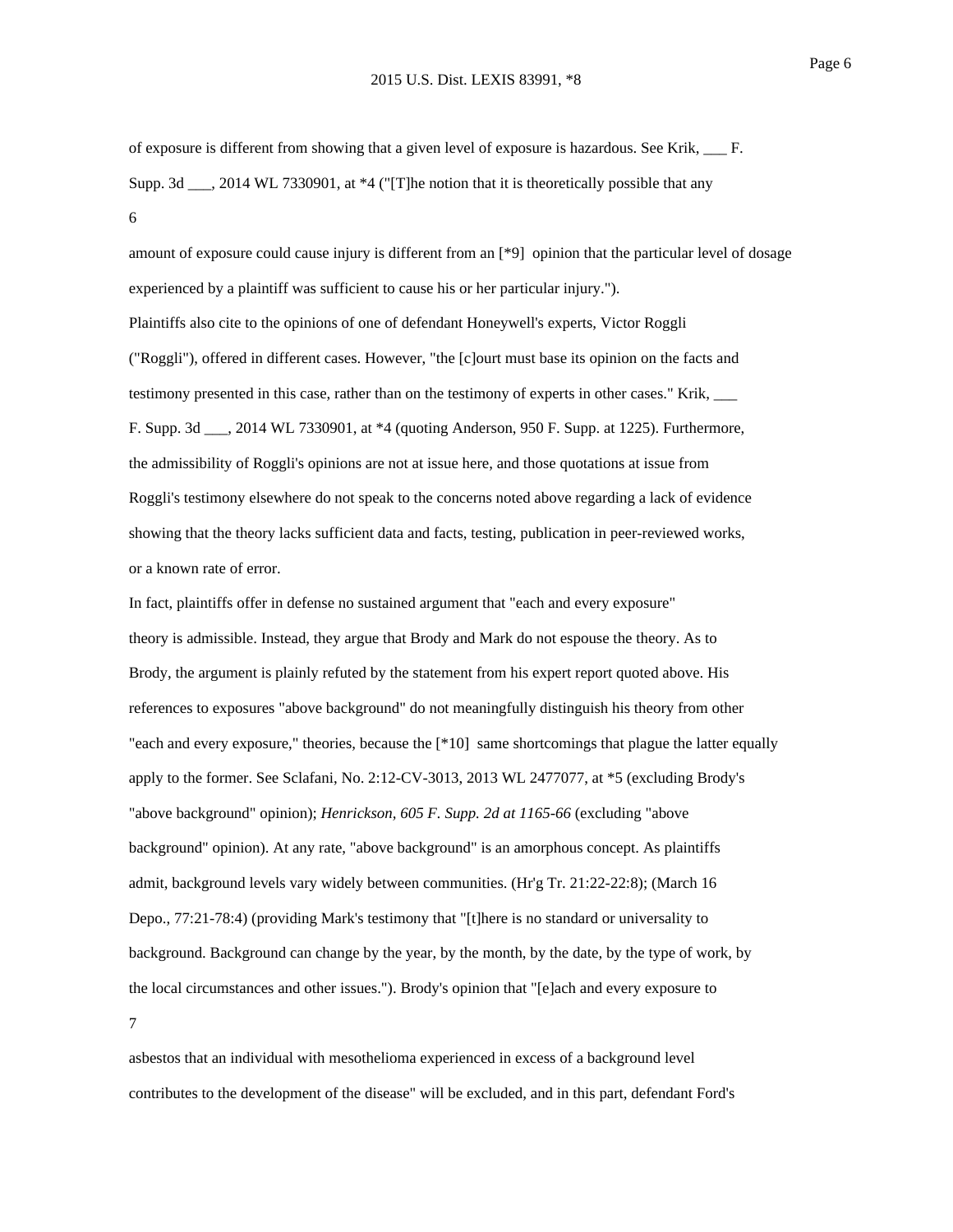motion is granted.

However, the limits to which Brody testifies as to this theory must be taken into account. Statements related to the "each and every exposure" theory appear in a mere paragraph of Brody's report. (Brody Report, ¶¶ 44). The remainder of the report describes the process by which asbestos works on the cellular level. Brody's testimony need not be excluded simply [\*11] because a small section of his opinion espouses this inadmissible theory. Brody provides details about how asbestos affects cells that appear to be based in testing and peer-reviewed literature, and which are beyond the scope of Ford's motion. "Each and every exposure" theory is not so critical to his opinion to require his total exclusion. Thus, Ford's motion to exclude Brody's testimony is granted only with respect to those parts pertaining to "each and every exposure" theory. Because defendant Ford's arguments for the exclusion of Brody are centered on his espousal of "each and every exposure" theory, the court need not discuss the opinions of Brody any further for purposes of the court's consideration of this motion.

#### b. Hays

Hays's opinion has slight, but critical, differences from that of Brody. In his report,2 Hays surveys a number of statements from regulatory agencies regarding the absence of a "safe" level of exposure, considers studies showing that mesothelioma has been caused by low lifetime doses, and

2 Two different reports from Hays appear in the record. On July 16, 2013, he prepared a report which plaintiffs submitted with their response to defendant Honeywell's motion on summary [\*12] judgment. (DE 183-16). Fifteen days later, he submitted a supplemental report reviewing additional materials related to dust from brake linings, also presented at summary judgment and again in connection with the instant motions. (DE 183-17).

8

concludes that "there is no basis for accepting any workplace or non-occupational exposure to asbestos above ambient background as 'safe.' " (Hays Report, 6). He also states that "any exposure above ambient background is to be avoided and any such exposure *may* contribute to disease in some individuals . . . . if there actually is a lifetime dose-response relationship for some diseases, any asbestos body burden added by workplace exposure above ambient contributes to *risk* of disease, regardless of the product types, manufacturers, worksites, or exposure averages. If no safe threshold exists for some asbestos-related conditions, such as mesothelioma, then the conclusion is the same."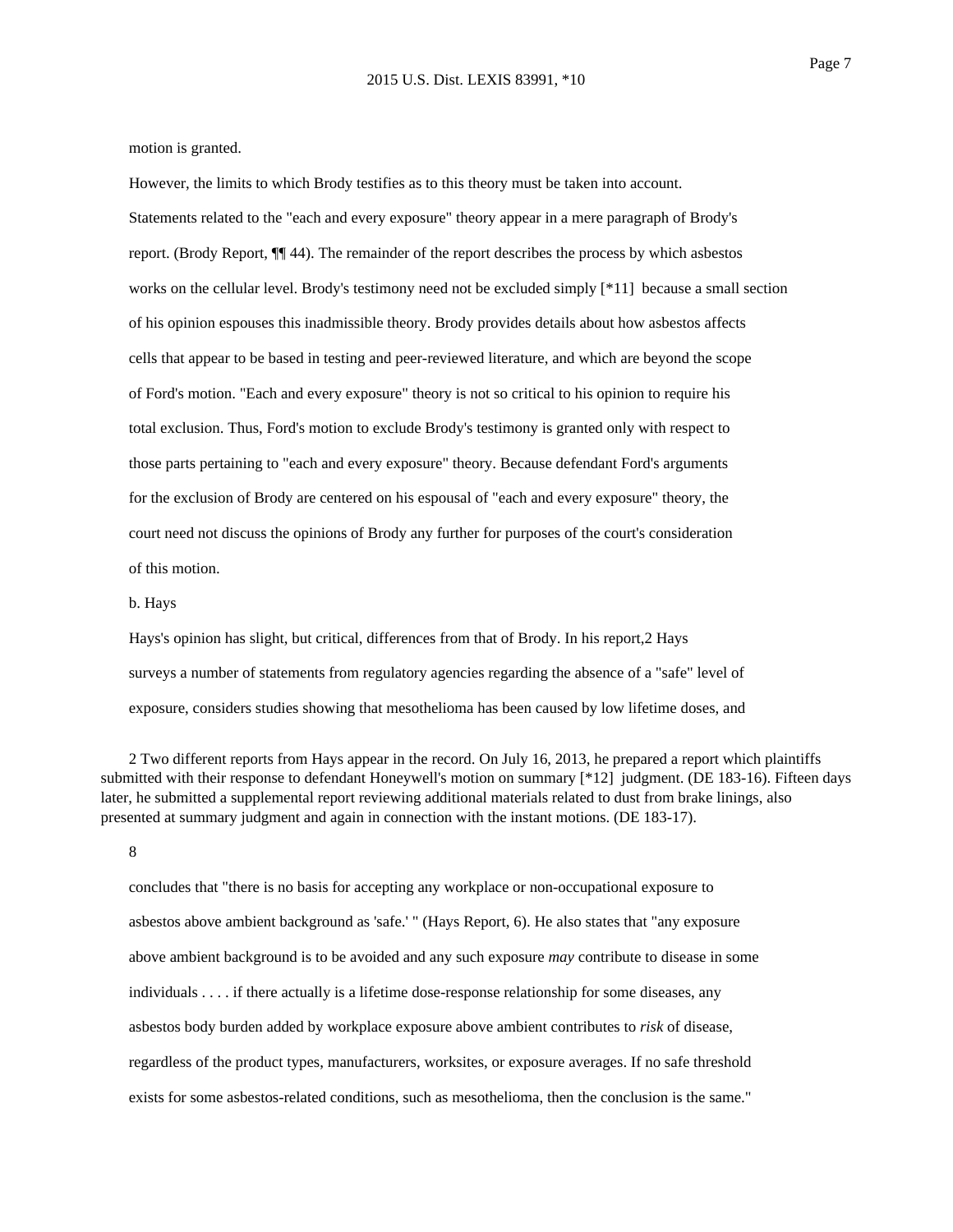Page 8

(*Id., 8*) (emphasis added). In his supplemental report, Hays opines that "the opening of boxes of brakes does produce an asbestos exposure that increases one's *risk* to an asbestos related disease." (Hays Supp. Report, 2) (emphasis added).

Hays speaks in terms of enhanced "risks" from [\*13] certain activities. This does not purport to posit causation. See *McClain v. Metabolife Int'l, Inc., 401 F.3d 1233, 1249 (11th Cir. 2005)*

("[P]roof of risk and proof of causation entail somewhat different questions.") (quoting Margaret A. Berger, "The Supreme Court's Trilogy on the Admissibility of Expert Testimony, in Reference Manual on Scientific Evidence, 33 (Federal Judicial Center, 2d ed. 2000)). (Mark March 16 Depo. 45:13-20). The court does not find Hays's opinion grounded in the "each and every exposure" theory of causation. Moreover, given the numerous statements in the record showing that scientists and relevant regulatory agencies have not established a threshold below which a health risk from asbestos is eliminated, the court finds these statements to have sufficient factual support and general acceptance in the relevant scientific community. As was the case with Brody, the "each and every exposure" theory is the only aspect of Hays's opinion targeted by defendant Ford's motion. Thus,

9

the court need not discuss the opinion of Hays any further for purposes of the court's ruling on this motion.

### c. Mark

Mark's opinion differs from Brody's on "each and every exposure" theory. Nowhere in either of his reports does he use the phrase "each and every exposure," [\*14] or other equivalent phrases. Rather, as noted, Mark uses the terminology of "special exposures," which he defines as exposures "for which there is scientific evidence that the exposure increases the risk of developing diffuse malignant mesothelioma." (March 16 Depo., 48:7-12). As discussed above, Mark draws upon a number of disciplines to support his finding of whether an exposure is a "special exposure." (Mark Report, 9); (March 16 Depo., 55:21-56:16); (April 27 Depo., 18:4-17). He has testified that he does not believe that the mere presence of asbestos fibers in lungs is sufficient to increase one's risk of developing diffuse malignant mesothelioma. (March 16 Depo., 79:12-21), and distinguished "special exposures" from "trivial exposures," which are exposures for which there is no scientific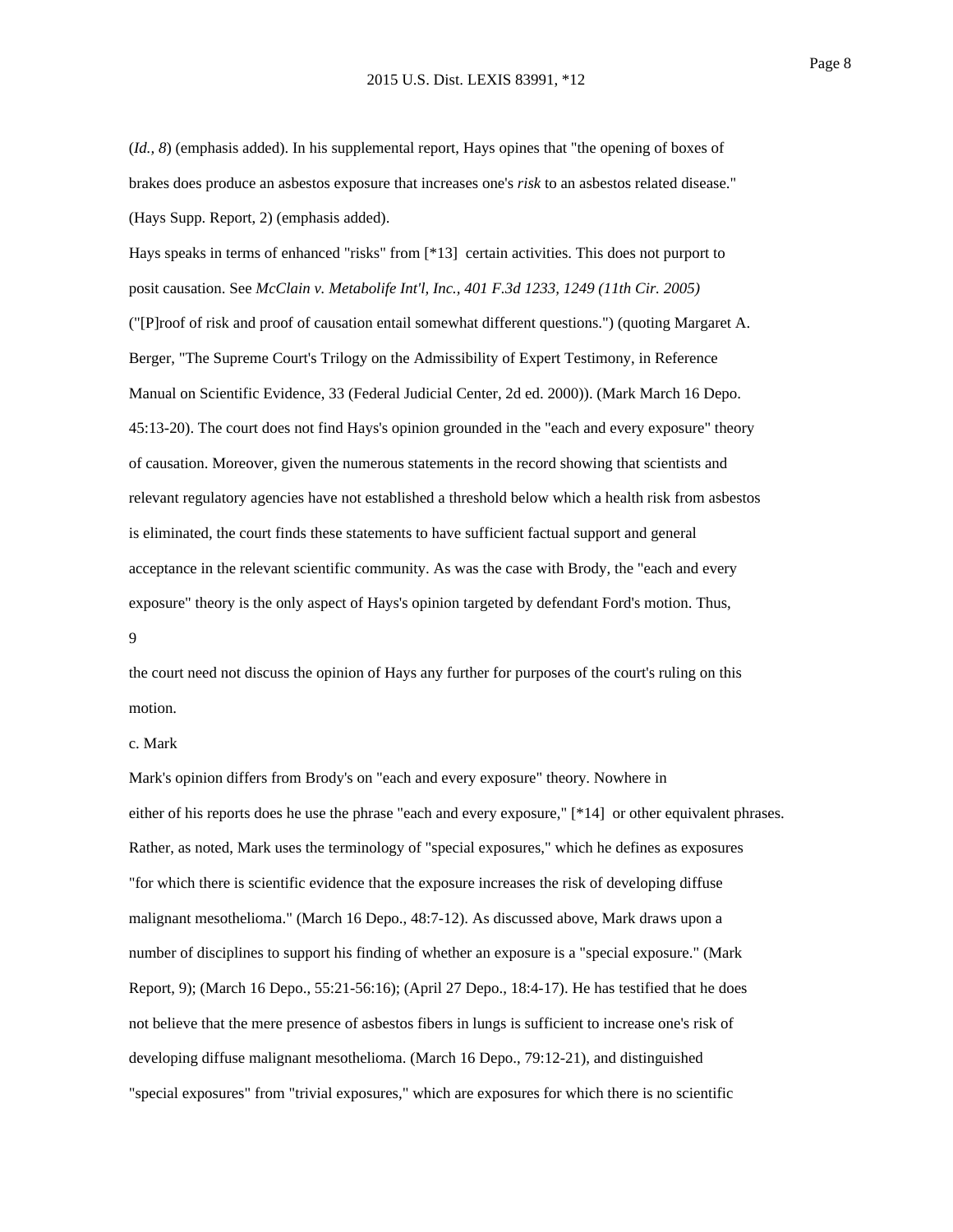evidence to find an increased risk of disease. (March 16 Depo., 47:25-48:3). Mark has also offered examples of exposures he would find "trivial," including the cutting of an electrical cable on a couple of occasions. (Day 1 Hr'g Tr. 126:23-128:5). The court is satisfied from this testimony that Mark's opinions do not rely on the "each and every exposure" theory.

In sum, the court finds that expert testimony [\*15] based upon the "each and every exposure" theory must be excluded, and grants defendant Ford's motion in that part. As a result, that part of Brody's testimony relying on "each and every exposure" theory is excluded. However, the court denies defendant Ford's motion with respect to Mark and Hays, to the extent the motion rests on their alleged adherence to "each and every exposure" theory. The court will not address Hays's 10

opinion further, where the arguments raised do not impact his opinion. The court turns next to analyzing defendant Ford's remaining arguments against Mark's opinion. The court addresses next whether Mark's testimony has a basis in sufficient facts or data, whether it is the product of reliable principles and methods, and whether Mark has reliably applied the principles and methods to the facts of this case.

2. Lack of Facts, Data, Reliable Methodology and Application of Methods In Mark's Opinion Under *Rule 702*, the subject of a science expert's testimony "must be 'scientific knowledge.' " Daubert, 509 U.S. at 590 (quoting *Rule 702*) (ellipsis omitted). "The adjective 'scientific' implies a grounding in the methods and procedures of science." Id. (citations omitted). "Science is not an encyclopedic body of knowledge [\*16] about the universe. Instead, it represents a *process* for proposing and refining theoretical explanations about the world that are subject to further testing and refinement." Id. (quoting Br. for Am. Assoc. for the Advancement of Sci. et al. as *Amici Curiae* 7-8). Moreover, "[p]roposed testimony must be supported by appropriate validation - i.e. 'good grounds,' based on what is known." Id. "The focus, of course, must be solely on principles and methodology, not on the conclusions that they generate." *Id. at 595*. Accordingly, "[t]he court need not determine that the expert testimony a litigant seeks to offer into evidence is irrefutable or certainly correct." *Westberry v. Gislaved Gummi AB, 178 F. 3d 257, 261 (4th Cir. 1999)*. However, "given the potential persuasiveness of expert testimony, proffered evidence that has a greater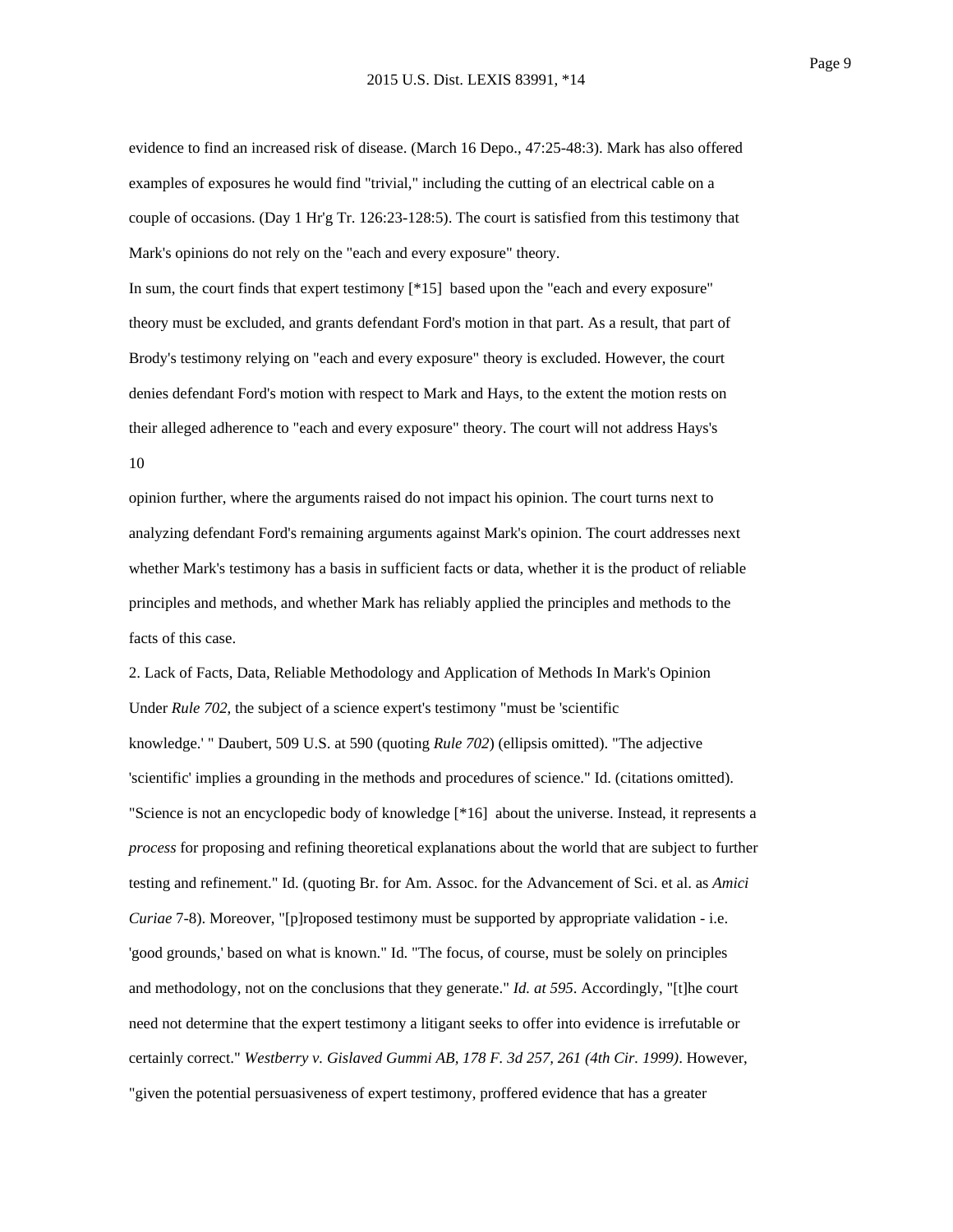potential to mislead than to enlighten should be excluded." Id.

To prove that a given injury was "caused by exposure to a specified substance," a plaintiff must demonstrate "the levels of exposure that are hazardous to human beings generally," and "the 11

plaintiff's actual level of exposure." *Westberry, 178 F.3d at 263* (quotations omitted).3 Moreover, there must be a showing that the plaintiff's level of exposure is comparable to the levels of exposure that are hazardous [\*17] as a general matter. See id., ("[S]cientific knowledge of the harmful level of exposure to a chemical, plus knowledge that the plaintiff was exposed to *such quantities*, are minimal facts necessary to sustain the plaintiffs' burden in a toxic tort case.") (emphasis added) (quoting *Allen v. Pa. Eng'g Corp., 102 F.3d 194, 1999 (5th Cir. 1996))*; see also Zellars v. NexTech *Northeast, LLC, 895 F. Supp. 2d 734, 742 (E.D. Va. 2012)* (" 'Ruling in' exposure to a particular substance as a possible cause of a patient's medical condition requires (1) a reliable determination of the level of exposure necessary to cause the condition and (2) a reliable determination that the patient was exposed to the substance at this level.").

The Fourth Circuit and other courts have applied these principles not only to assess the sufficiency of the evidence supporting plaintiff's case, but also to consider whether expert testimony on causation is reliable. See *Westberry, 178 F.3d at 263*; Zellers v. NexTech Northeast, LLC, 533 F. App'x 192, 198 (4th Cir. 2013) (affirming exclusion of expert for failure to demonstrate plaintiff's actual level of exposure); *Roche v. Lincoln Property Co., 278 F. Supp. 2d 744, 754 (E.D. Va. 2003)* (excluding expert on finding that he "lack[ed] any knowledge of the levels of exposure to mold required to manifest any symptoms."); *Cavallo v. Star Enterprise, 892 F. Supp. 756, 772* (E.D. Va. 1995) (excluding opinion when expert "could cite no studies or published [\*18] literature to support

3 Temporal relationship may absolve the need to follow this procedure in certain "compelling" circumstances, involving a short period of time between exposure to a substance and occurence of symptoms. See *Westberry, 178 F.3d at 265* ("A temporal relationship between exposure to a substance and the onset of a disease or a worsening of symptoms can provide compelling evidence of causation."); *Cavallo v. Star Enterprise, 892 F. Supp. 756, 772 (E.D. Va. 1995)*, aff'd in relevant part, *100 F.3d 1150 (4th Cir. 1996)* ("[T]here may be instances where the temporal connection between exposure to a given chemical and subsequent injury is so compelling as to dispense with the need for reliance on standard methods of toxicology."). Such circumstances are not present here.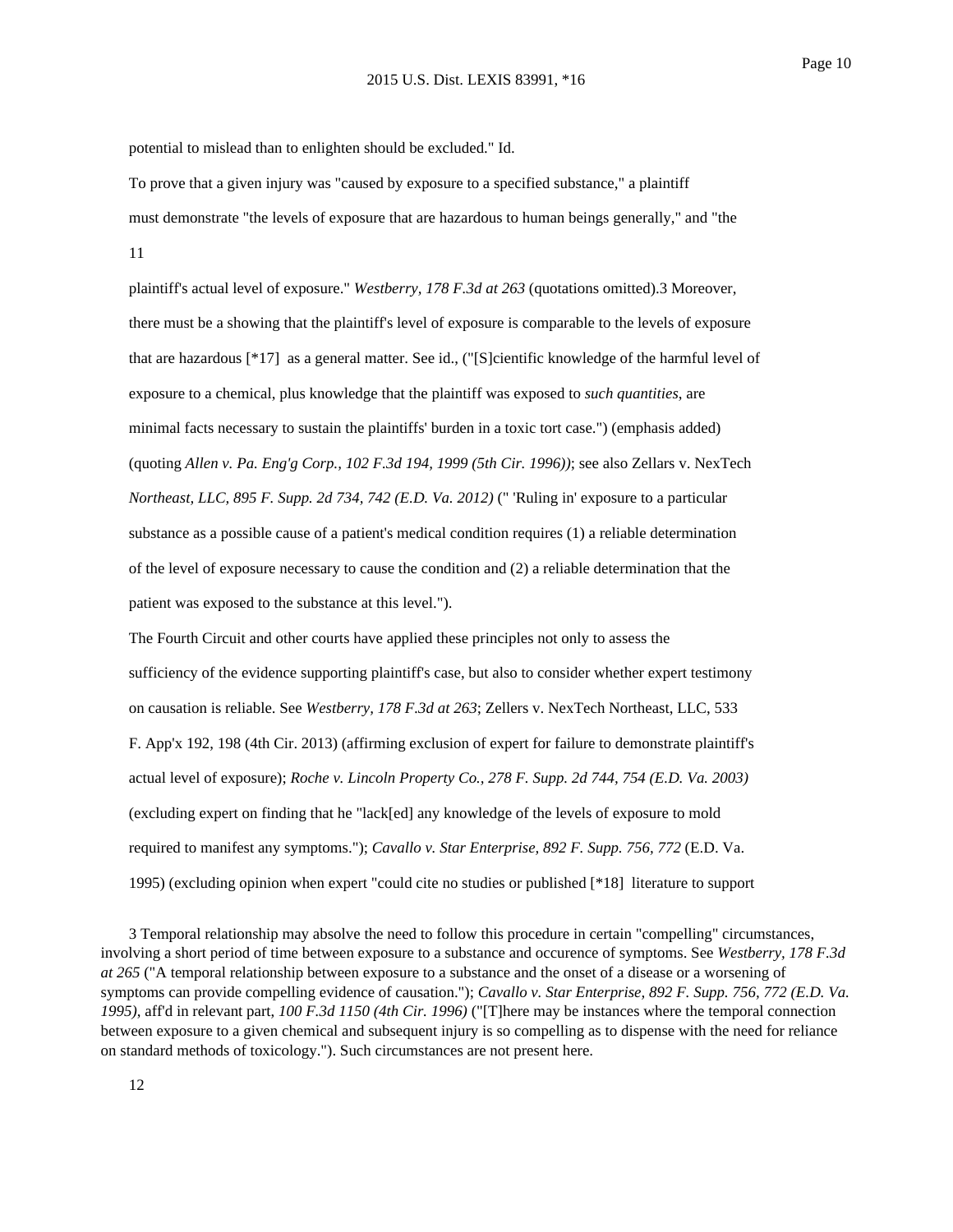adverse effects *from that level* of exposure to [the specific toxic agent]."), aff'd in relevant part, 100 F.3d 1150 (4th Cir. 1996).4 Such standards consistent with a "central tenet" in the science of the harmful effects of chemical and physical agents on organisms - "the dose makes the poison," i.e. "all chemical agents are intrinsically hazardous, whether they cause harm is only a question of dose." Bernard D. Goldstein and Mary Sue Henifin, "Reference Guide on Toxicology," in Federal Reference Manual on Scientific Evidence, 636 [\*19] (3d ed. 2011). In assessing whether expert testimony regarding levels of exposure is reliable, it is important

to note that

only rarely are humans exposed to chemicals in a manner that permits a quantitative determination of adverse outcomes. Human exposure occurs most frequently in occupational settings where workers are exposed to industrial chemicals like lead or asbestos; however, even under these circumstances, it is usually difficult, if not impossible, to quantify the amount of exposure.

*Westberry, 178 F.3d at 264* (brackets and ellipsis omitted) (quoting Federal Judicial Center,

Reference Manual on Scientific Evidence 187 (1994)). Accordingly, "qualitative" evaluations of

asbestos exposures may also be used to establish the appropriate levels which science has shown to

be hazardous, and which plaintiff has experienced. See *id.5* In Westberry, for example, the

qualitative evidence used to show "plaintiff's actual level of exposure" consisted of plaintiff's

4 See also *McClain, 401 F.3d at 1241-44 (11th Cir. 2005)* (applying Allen to exclude plaintiffs' expert who failed to testify as to the dose or level of exposure at which drug caused harm); *Mancuso v. Consol. Edison Co. of New York, 967 F. Supp. 1437, 1445 (S.D.N.Y. 1997)* ("[T]he expert must establish 'general causation,' by demonstrating that, according to scientific literature, levels of [\*20] the toxin comparable to those received by the plaintiff can cause the specific types of injuries he alleges.").

5 See also *In re: Zicam Cold Remedy Mktg., Sales Pracs., and Prods. Liab. Litig., 797 F. Supp. 2d 940, 946 (D. Ariz. 2011)* (applying Westberry and noting "[a] qualitative, rather than quantitative, analysis can suffice."); Joseph V. Rodricks, "Reference Guide on Exposure Science," in Federal Reference Manual on Scientific Evidence, 512-513, n.

26(citing Westberry as example to support that "[o]n occasion, qualitative evidence of exposure is admitted as evidence that the magnitude was great enough to cause harm.").

13

testimony that his workstation and clothing were coated in talcum powder each day. See *id. at 263*-

64.

As another principle to consider, the general level of hazardous exposure need not be

expressly established by a particular scientific study, so long as the expert is able to establish that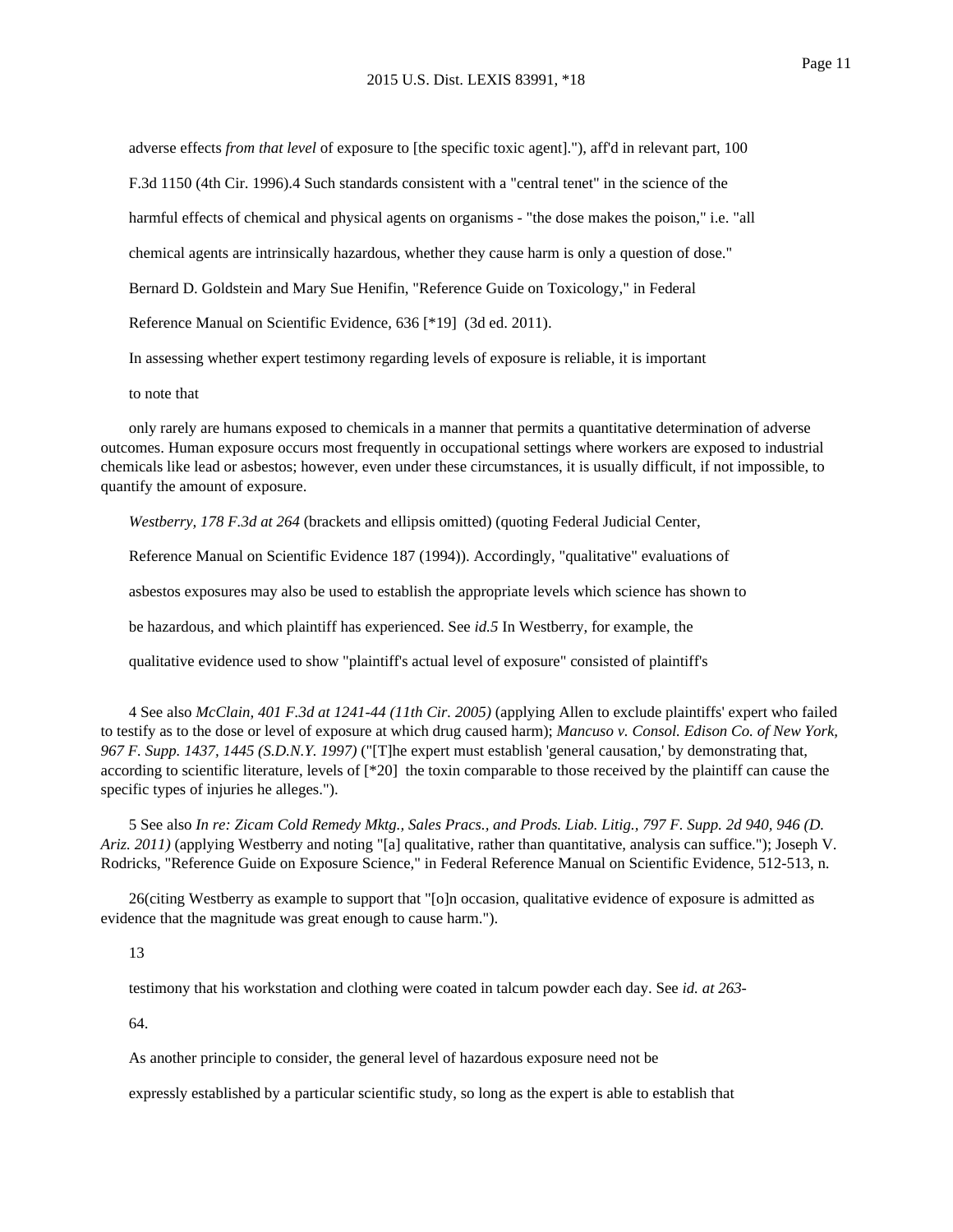he uses a scientifically reliable method to extrapolate the results from scientific literature. In City of *Greenville v. W.R. Grace & Co., 827 F.2d 975 (4th Cir. 1987)*, for example, the city sued a manufacturer of asbestos fireproofing that had been installed in the city hall. *Id. at 976*. On appeal, defendant argued that expert testimony which drew inferences from studies involving exposure to asbestos at high levels could not support a finding that the relatively [\*21] low levels of asbestos contamination in the city hall posed a health risk. Id. The court rejected the argument, noting the expert's testimony that "one technique accepted in the scientific community for predicting the risks associated with low-level exposures is to extrapolate the risk downward from results obtained in studies involving high-level exposures." Id. It held that "expert testimony based on this accepted scientific technique could reasonably support a jury finding that the levels of asbestos contamination in the Greenville City Hall posed significant health risks for the building's occupants." Id. Importantly, however, in such cases an expert should explain the methodology for transferring the results from the relative studies. See Cavallo, 892 F. Supp. At 766 (requiring expert to "explain why the dose-response figures found in [studies identifying a different chemical-illness relationship than the chemicals at issue] . . . can reliably be transferred to the case at bar."); Arias v. DynCorp, 928 F. Supp. 2d 10, 22-23 (D.D.C. 2013) (requiring expert relying on extrapolations to "explain his methodology, such as how he 'extrapolate[d] the risk downward.' ") (citing W.R. Grace, 827 F.2d [\*22] at 980 n. 2).

### 14

Thus, the caselaw provides that plaintiffs have flexibility in establishing the "levels of exposure that are hazardous to human beings generally" and drawing comparisons with the levels of exposure experienced by the plaintiff. Yet the flexibility afforded to plaintiffs does not relieve them of the burden to establish these levels and comparisons through application of methodologies meeting the standards for reliable testimony. Zellers, 533 F. App'x at 198 ("While it is true, as Ms. Zellars6 argues, that precise information regarding a plaintiff's level of exposure is not always available, or necessary, it is also true that a plaintiff must demonstrate the levels of exposure that are hazardous to human beings generally as well as the plaintiff's actual level of exposure.") (quotation marks and citation omitted).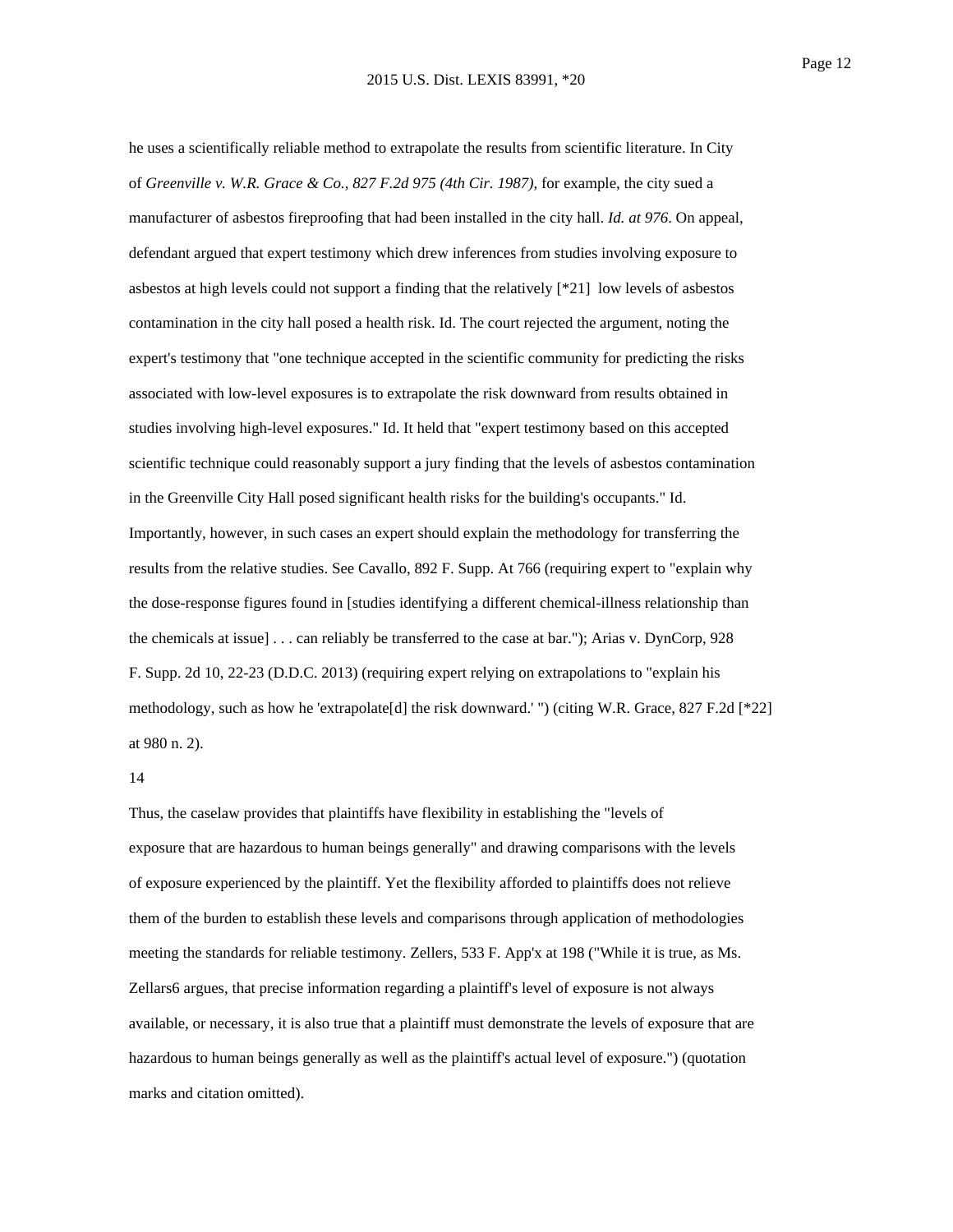As detailed below, plaintiffs have failed to show that Mark reliably followed such

methodology. He has not reliably established a level at which chrysotile is hazardous, generally, nor

has he reliably compared plaintiff Graham Yates's exposures to levels established as hazardous.

a. Mark's Purported "General Levels" of Hazardous Exposure

Mark's report and declaration summarizes his opinions as including  $[*23]$  the following:

C Mr. Graham Yates developed a diffuse malignant mesothelioma of the pleura;

C According to the depositions, work history sheets, and medical records, Mr. Graham Yates was exposed to asbestos-containing dust from working with and around brakes, including Ford brakes and Bendix7brakes, as well as thermal insulation while decommissioning a ship during his time in the Navy.

C The presence of visible dust released from asbestos-containing products, including asbestos brake friction products, is of the type that has been scientifically shown to increase the risk of diffuse malignant mesothelioma.

6 The case caption of the Fourth Circuit's opinion in Zellers appears to have misspelled the plaintiff's name.

7 As noted in the caption, defendant Honeywell is the successor-in-interest to Bendix Corporation.

15

C All of the exposures to asbestos described here which took place prior to the occurrence of the malignancy are the types that have been proven by scientific evidence in their accumulation to cause diffuse malignant mesothelioma; and

C All of the exposures to asbestos described here were a substantial contributing factor and a medical cause of Mr. Graham Yates's diffuse malignant [\*24] mesothelioma.

(Mark Report, 1-2).

These statements appear to offer two different suggestions for the "levels of exposure that

are hazardous to human beings generally." *Westberry, 178 F.3d at 263*. First, Mark suggests that

a generally hazardous level is equivalent to the level of asbestos that would be present in "visible

dust" emitted from asbestos products. (Mark Report, 1). Second, he suggests that a generally

hazardous exposure level is equivalent to the "types [of exposures] that have been proven by

scientific evidence in their accumulation to cause diffuse malignant mesothelioma." (Id.).

i. "Visible Dust"

Mark's first suggestion for a general level of hazardous exposure, "visible dust," fails for

multiple reasons. First, Mark only opines that visible dust "increase[s] the *risk* of diffuse malignant

mesothelioma." (Mark Report, 1) (emphasis added). However, while admittedly related, the terms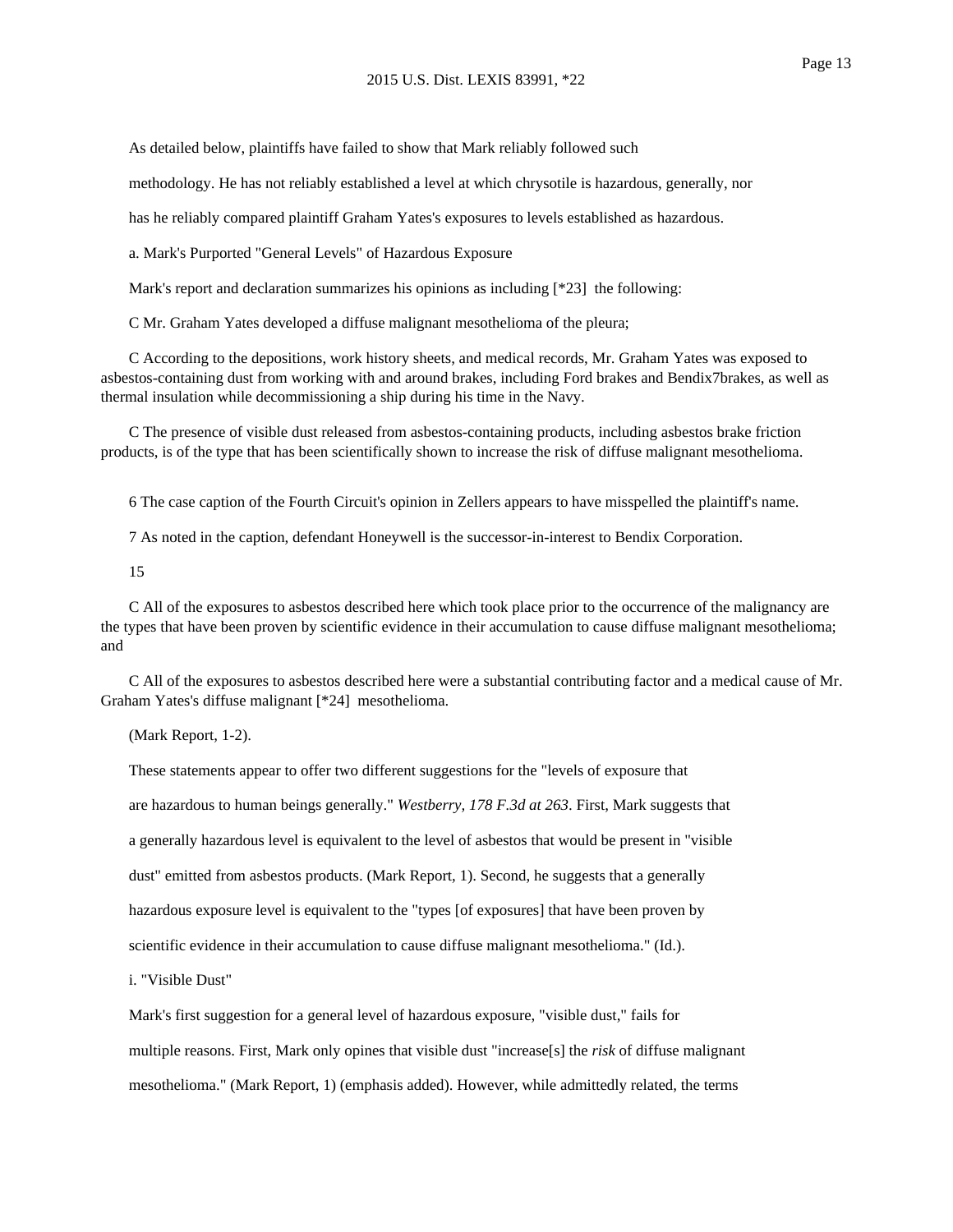"risk" and "hazardous" have critical differences in meaning. See Indus. Union Dep't, AFL-CIO v. *Am. Petroleum Inst., 448 U.S. 607, 642 (1980)* ("There are many activities that we engage in every day - such as driving a car or even breathing city air - that entail some risk of accident or material health impairment; nevertheless, few people would consider these activities 'unsafe."). [\*25] The primary definition of a "risk" is simply a "possibility of loss or injury." Merriam-Webster Dictionary, available at http://www.merriam-webster.com/dictionary/risk (last visited June 25, 2015). As noted 16

above, plaintiffs (and experts) must show that a given level of exposure to a specified substance is "hazardous." *Westberry, 178 F.3d at 263*. "Hazardous" is, of course, derived from the word "hazard," which, aside from referring to a particular game of dice, is primarily defined as "a source ofdanger." Merriam - Webster Dictionary, available at

http://www.merriam-webster.com/dictionary/hazard (last visited June 25, 2015); see also Black's Law Dictionary(10th ed. 2014) (defining "hazard" as "[d]anger or peril"). "HAZARDOUS implies *great* and*continuous* risk of harm or failure." Merriam-Webster Dictionary, (emphasis added) available at http://www.merriam-webster.com/dictionary/hazardous (last visited June 25, 2015). Accordingly, Mark's opinion that visible dust may "increase the risk" of mesothelioma is not sufficient to establish that visible dust rises to the level of being "hazardous to human beings generally" for purposes of establishing causation. *Westberry, 178 F.3d at 263*.

Second, even assuming that asbestos is generally hazardous to humans when it reaches the level of visible dust, the opinion still fails because it does not take into account [\*26] that not all asbestos is the same. "Asbestos" is a generic term used to describe certain naturally-occurring minerals. See *Mine Safety and Health Administration, Asbestos Exposure Limit, Final Rule, 73 Fed. Reg. 41*,

11284, 11285 (Feb. 29, 2008) ("MSHA Asbestos Rule"); see also In re Garlock Sealing Techs., LLC, *504 B.R. 71, 74 (W.D.N.C. 2014)*. There are different forms of asbestos, including chrysotile, crocidolite, cummingtonite-grunerite (also known as amosite), actinolite, anthophyllite, and tremolite asbestos. MSHA Asbestos Rule, 11285. "Amphibole" asbestos includes amosite, crocidolite and tremolite. (Mark March 16 Depo., 33:19-34-14). "Amphiboles" are classified in a mineralogical family separate from chrysotile asbestos. (Day 1 Hr'g Tr. 192:7); (Mark March 16 Depo., 33:25-34-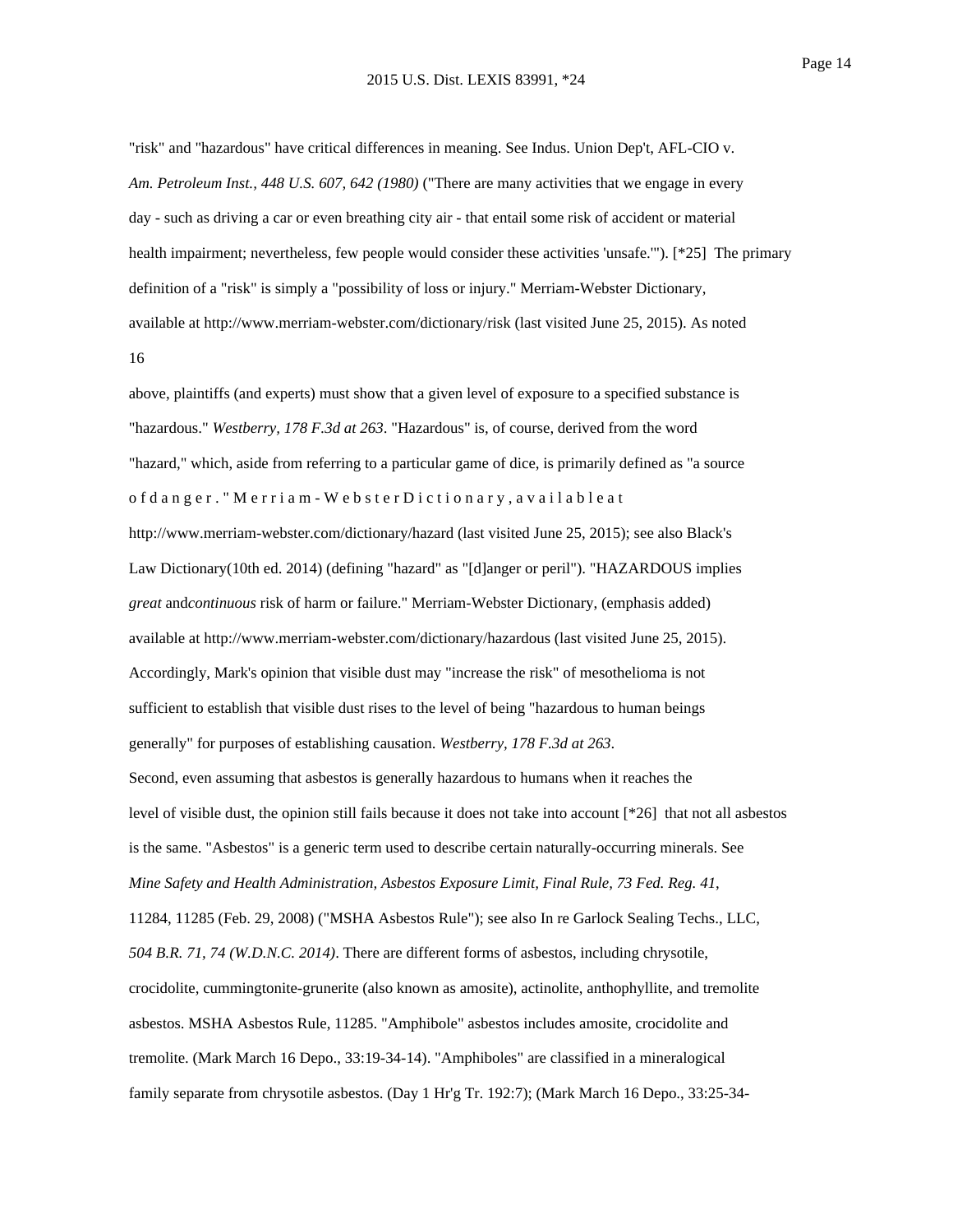14). The parties agree that amphibole asbestos is more potent than chrysotile asbestos, and that 17

higher levels of exposure to chrysotile asbestos than amphibole asbestos are necessary to cause mesothelioma. (March 16 Depo. 61:10-14).

It is undisputed that automobile brakes during the relevant time period were manufactured from chrysotile asbestos. See Michael A. Kelsh, et al., "Mesothelioma in vehicle mechanics: is the risk different for Australians?," Occupational Medicine, 3 (2007) (DE 410-13); Welch Paper, 318 (assuming chrysotile asbestos is [\*27] the relevant type of asbestos for analyzing the hazards of brake products); (Roggli Aff., 2) (DE 332-1).8 Thus, given that chrysotile asbestos is less potent than other forms, it is *chrysotile* asbestos, not merely asbestos as a whole, for which Mark should have established a "level of exposure that [is] hazardous to human beings generally." Westberry, 178 F.3d at 263. To the extent that Mark's causation opinions address "visible dust" from *all* asbestoscontaining products, without distinguishing between fiber types, or at least offering a reliable explanation for why it is proper to do so, he has not reliably applied the methods of demonstrating toxicological causation to the facts of this case.

Moreover, to the extent Mark's opinion is that *any* visible dust from *any* asbestos-containing product rises to a hazardous level, he fails to note sufficient facts or data to support such a broad proposition. He does not identify a scientific study that stands for the proposition that any visible

8Some issue has been raised as to whether the chrysotile asbestos used to manufacture defendants' brake products includes some contamination of tremolite asbestos. In response to the instant motions, plaintiffs [\*28] have submitted an affidavit from defendant Honeywell's expert Roggli, suggesting that the chrysotile asbestos used in United States products consisted of "some degree" of contamination from tremolite asbestos. (Roggli Aff., 2) (DE 332-1). However, the amount of tremolite that may have been incorporated into chrysotile asbestos in these products, or specifically into brake products, is not established. Moreover, Mark's report does not discuss the possibility that chrysotile asbestos products contain tremolite, or any estimate of how much tremolite might be contained in a brake product. Rather, Mark himself seems to have assumed that chrysotile asbestos was the relevant type of asbestos at issue, because he devotes six pages of his report to studies supporting the proposition that chrysotile asbestos causes mesothelioma. (Mark Report, 12-16). An expert report is to include "a complete statement of all opinions the witness will express and the basis and reasons for them." Under *Rule 702*, Mark's opinion must be a "*product* of reliable principles and methods." *Fed. R. Evid. 702(c)*. The tremolite asbestos argument reads more as a *post hoc* attempt to justify Mark's methods, rather than a consideration that Mark took [\*29] into account. *Fed. R. Civ. P. 26(a)(2)(i)*.

# 18

dust from any asbestos product causes mesothelioma, or adequately explained how a combination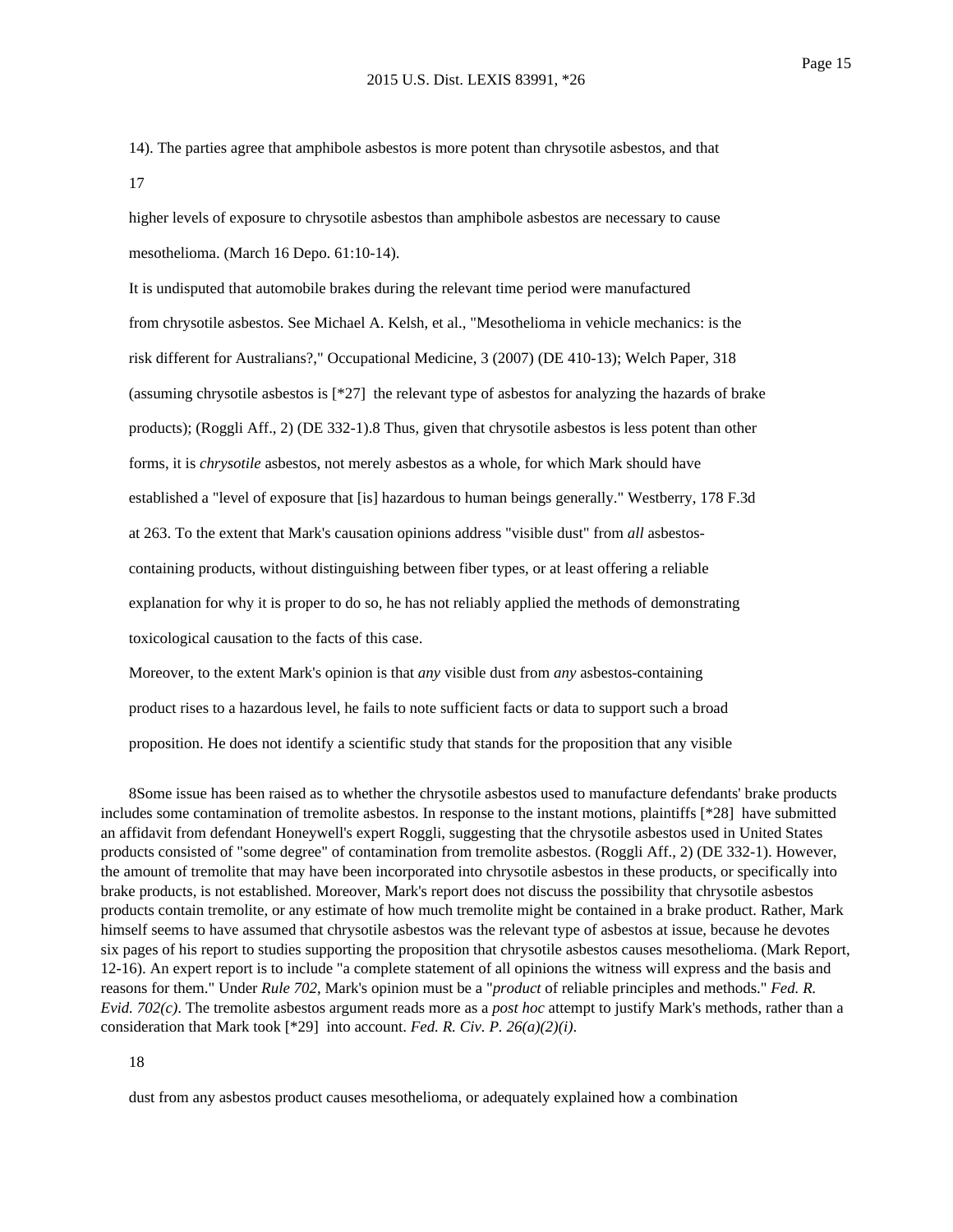of studies establishes this proposition. Rather, Mark's opinion as to the hazardous nature of visible dust clouds appear to be grounded in his own calculations regarding the levels of asbestos found in such dust.

Mark's report states that "visible dust creates exposures of at least 5 million particles per cubic foot. Therefore, the presence of visible dust in brake boxes would indicate exposures of over 5 million particles per cubic foot." (Mark Report, 6). Amidst the library of materials submitted in opposition to the instant motions, however, the sources he cites for this proposition were never entered into the record. Moreover, Mark's calculations are patently incorrect. As he admitted in his deposition, 5 million particles per cubic foot assesses the *total* amount of dust, and does not differentiate between asbestos dust and other types of dust. (Apr. 6 Depo., 155:4-17). At hearing, Mark converted 5 million particles per cubic foot to a concentration of 30 to 50 fibers of asbestos per milliliter. (Day 1 Hr'g Tr. 65:3-9). The basis of this conversion rate is unclear, and it did not appear [\*30] in Mark's report. His report *does* reference the Hays report for the proposition that "the presence of visible dust released from asbestos-containing product represents an asbestos exposure that is at least hundreds of times above background/ambient exposure levels," (Mark Report, 6), although the Hays's report itself does not cite authority specific to this statement. (Hays Report, 8).

Further consideration reveals major inconsistencies between the calculations of visible dust concentration between the number that Hays provided in his report (which Mark relied upon) and the number which Mark testified to at hearing. Hays's report notes the relevant background level as being 0.0004 fibers per cubic centimeter. (Id.). Thus, an asbestos exposure "hundreds of times 19

above" a background level of 0.0004 fibers per centimeter would only rise to approximately 0.04-0.4 fibers per cubic centimeter. And, because one cubic centimeter is the equivalent of one milliliter, the amount of asbestos fibers in a visible dust cloud would only be 0.04-0.4 fibers per milliliter - an amount approximately 100 to1000 times less than the numbers Mark provided at hearing. Further flaws in the "visible dust" theory undermine [\*31] its reliability in establishing a generally hazardous level of exposure. Both Mark and Hays relies on a study regarding dust releases from an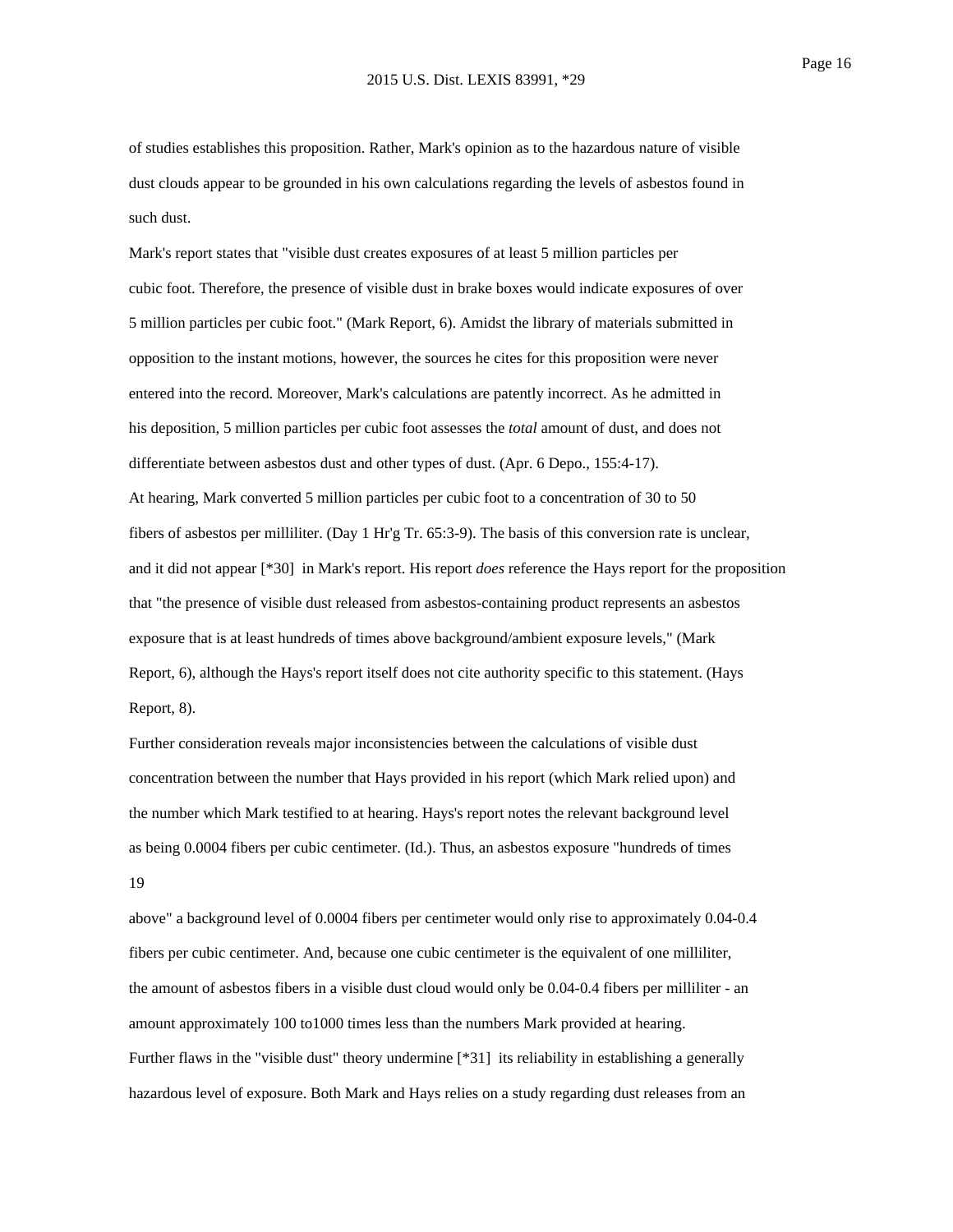"asbestos containing product," without detailing the specific type of product used for these studies, or explaining why it is reasonable to use dust levels for just any "asbestos containing product" as a proxy for dust from brakes. See *Henricksen v. Conoco Phillips Co., 605 F. Supp. 2d 1142, 1156* (E.D. Wash. 2009) ("If it is possible to extrapolate from studies of benzene or other benzenecontaining products conclusions regarding gasoline, then it will be incumbent upon [plaintiff] to explain and demonstrate why the extrapolation is scientifically proper."); Juni v. A.O. Smith Water Prods., No. 190315/12, 2015 WL 184006, at \*19 (N.Y. Sup. Ct. Apr. 13, 2015) (finding plaintiffs' evidence of exposures to visible brake dust insufficient to support causation, where "the evidence they offered is insufficient to prove that the dust to which Juni was exposed contained any asbestos

or enough to cause his mesothelioma.").

At any rate, there is no context for the quantifications that Mark provides with respect to asbestos concentrations in visible dust. Despite devoting roughly three pages of his report to calculating particles in dust clouds and fibers released when certain [\*32] tasks involving asbestos products are performed, Mark testified that he had no mathematical cutoff point for when a "trivial" exposure becomes a "special" exposure that should be considered causal. (Day 1 Hr'g Tr., 140:7-8). He does cite to studies purporting to establish statistically significant associations between mesothelioma 20

cumulative asbestos exposures as low as 0.15-1.5 "fiber years,"9 (which studies are further discussed below), but fails to offer any guidance for how a jury might convert the exposures seen in visible dust clouds to fiber years.

"Scrutiny of expert testimony is especially proper where it consists of an array of figures conveying a delusive impression of exactness in an area where a jury's common sense is less available than usual to protect it." E. Auto Distribs., Inc. v. Peugeot Motors of Am., Inc., 795 F.2d 329, 338 (4th Cir. 1986) (quotation marks omitted); see also *McClain, 401 F.3d at 1241* (finding expert's vague testimony as to dose-response of product "leaves a muddle of ambiguity that undermines his opinions"). The inconsistencies, inaccuracies, logical gaps, and absence of clearly cited authorities for fundamental aspects of Mark's "visible dust" theory are deeply troubling. The effect [\*33] of Mark's opinions is to deluge the trier of fact with a storm of questionable statistics, without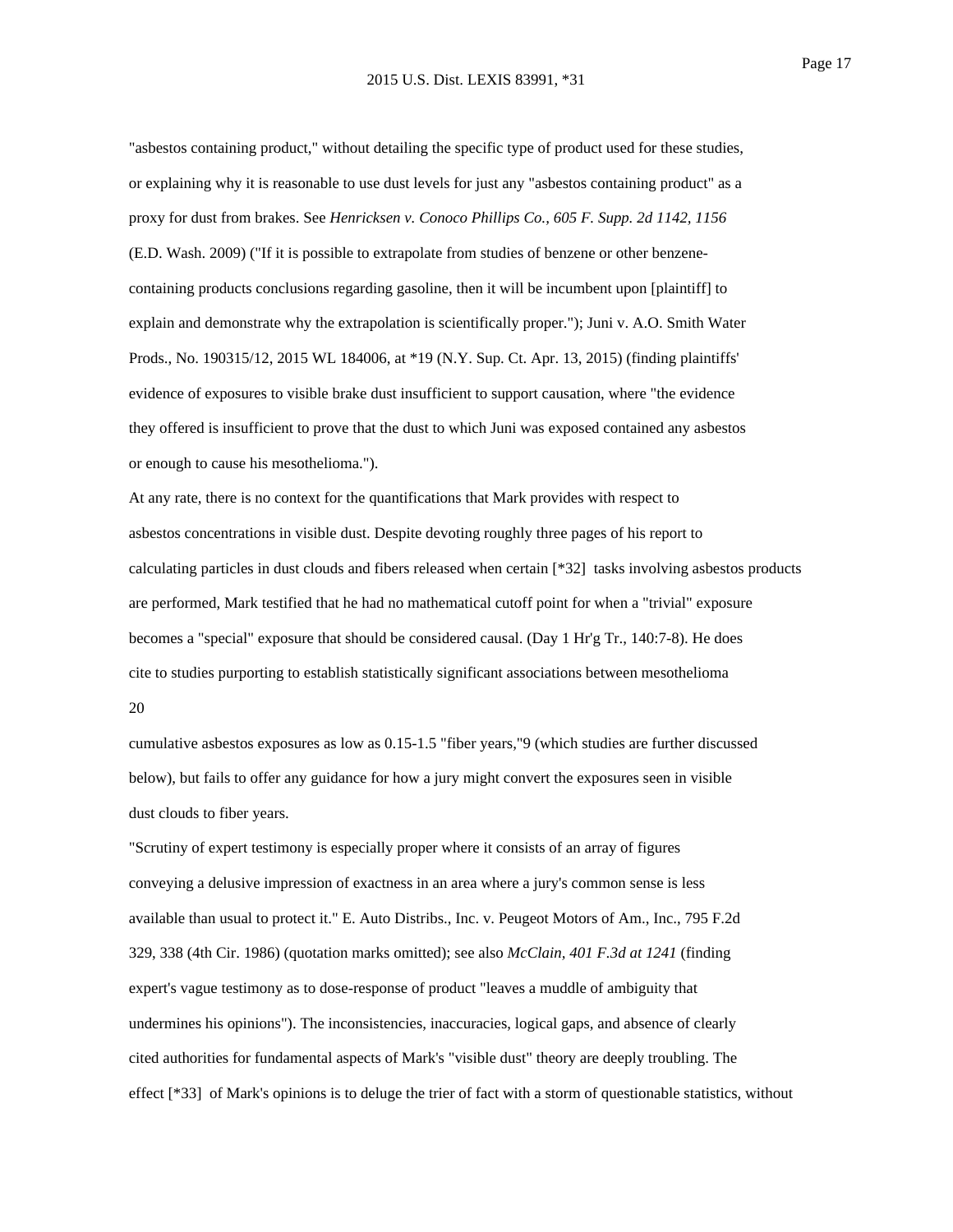guidance as to how these statistics establish a generally hazardous level of exposure to the forms of

asbestos found in brake products. The opinion is lacking in sufficient factual support as to this

aspect of causation, and is not helpful in understanding evidence or determining a fact. Thus, on this

basis, the court is compelled to exclude Mark's opinions.

ii. "Types" of Exposure "Proven by Scientific Evidence In Their Accumulation to Cause Diffuse Malignant Mesothelioma"

As noted above, the second candidate for a generally hazardous level of exposure in Mark's

report is found in his opinion that "[a]ll of the exposures to asbestos described here which took place

## 9

"Fiber-year/mL: Epidemiologic studies of groups of asbestos-exposed workers commonly express exposure in cumulative exposure units of fiber-year/mL. This exposure measure is calculated by multiplying a worker's duration of exposure (measured in years) by the average air concentration during the period of exposure (measured in number of fibers/mL of air)." At hearing, Mark stated that a "good definition" of the time component of one [\*34] "fiber year" would be "eight hours a day, five days a week for an entire year." (Tr. 121:2-4).

## 21

prior to the occurrence of the malignancy are the types that have been proven by scientific evidence in their accumulation to cause diffuse malignant mesothelioma." (Mark Report, 1). For purposes of quantitatively or qualitatively identifying a particular level of exposure at which a dosage of chrysotile asbestos becomes hazardous, the statement is entirely circular and conclusory, and will not assist the jury. However, acknowledging that this statement is presented as a "summary" opinion, the court's analysis will continue to consider the "scientific evidence" that Mark has identified in his report, and whether it establishes any particular "type" of exposure that demonstrates a level of exposure that is hazardous to human beings generally. Here, the court finds Mark's report draws upon a vast array of "scientific evidence," but fails to present this evidence in a manner establishing any level at which exposure to chrysotile asbestos becomes hazardous to human beings generally.

First, as noted above, Mark discusses a number of studies quantifying the amount of fibers released by particular tasks concerning [\*35] asbestos products, such as opening brake boxes or sweeping garages. As discussed, these studies do not, in themselves, allow one to determine whether any level of exposure to these fibers is hazardous to human beings generally.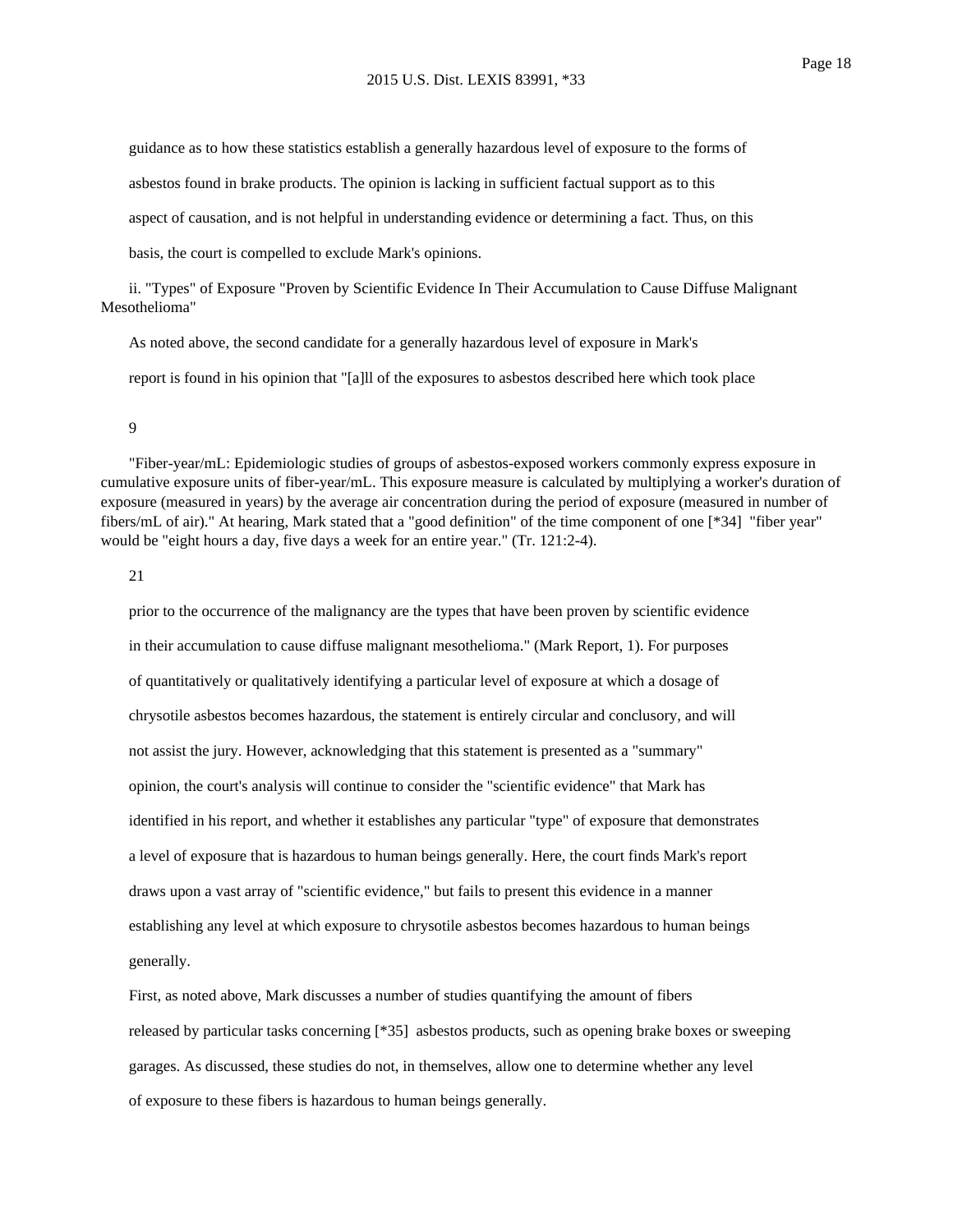Second, Mark recites a litany of evidence to support the proposition that "all types of asbestos can cause mesothelioma," including: 1) "reports of diffuse malignant mesotheliomas in miners, and individuals living in the areas around mines that only contain chrysotile;" 2) "person's [sic] that have worked in occupations that have essentially been only exposed to chrysotile have developed diffuse malignant mesothelioma;" 3) "epidemiological studies that involve individuals only exposed to chrysotile that develop diffuse malignant mesothelioma;" 4) "animal studies" that "demonstrate that chrysotile can cause diffuse malignant mesothelioma;" 5) "cellular molecular 22

experiments" that "demonstrate that chrysotile can create the cellular damage and show the premalignant changes that are a precondition for the development of diffuse malignant mesothelioma;" 6) "studies of spouses who would have been expected to be exposed only to chrysotile;" 7) "fiber burden studies that have [\*36] found only chrysotile in patients with diffuse malignant mesothelioma;" and 8) governmental and other official bodies that "have found that chrysotile is capable of causing diffuse malignant mesothelioma." (Mark Report, 12). However, the mere proposition that these studies support that chrysotile asbestos may cause mesothelioma does not provide any quantitative or qualitative measure to establish any particular level at which chrysotile asbestos becomes hazardous. Certain of the referenced studies might help illuminate the levels that are hazardous, but Mark himself draws no such conclusions.

As a third form of "scientific evidence," Mark cites to numerous studies and statements to the effect that "there is no safe level" of asbestos exposure. Close consideration of the statements cited reveals shortcomings similar to those noted above, with respect to "each and every exposure" theory. Many of these studies are based on the *absence* of evidence of a "threshold" level of asbestos exposure, rather than affirmative evidence of any particular hazardous level of exposure. A number of the documents cited are statements from regulatory and official agencies, which, as discussed above, are not bound by [\*37] standards for causation found in toxic tort law. Some studies report adverse health effects at "brief" or "low level" exposures, but without details as to what kind of exposures meet these criteria. Moreover, the materials relied upon do not distinguish among asbestos fibers. Fourth, Mark's report and his testimony at the Daubert hearing refer to epidemiological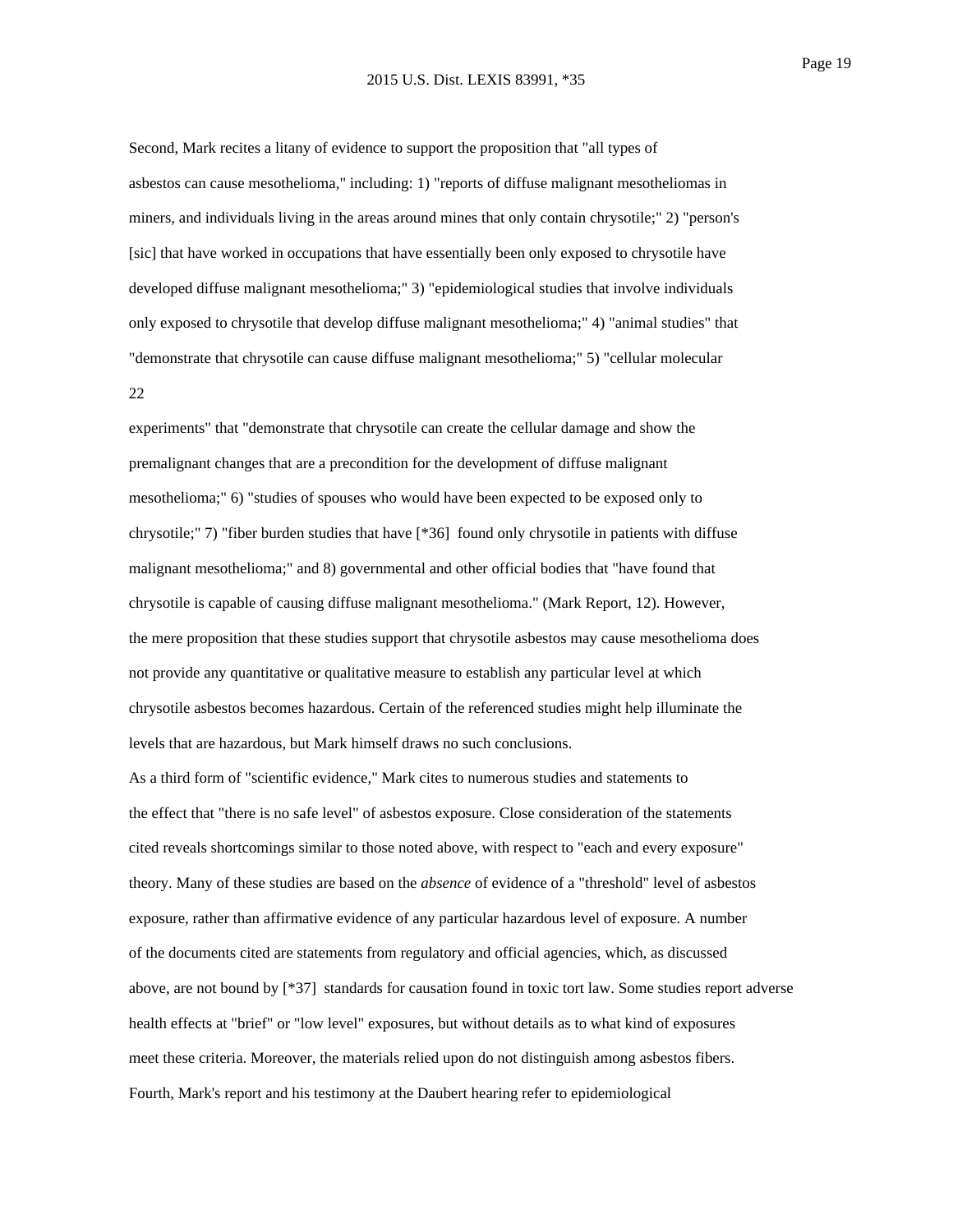studies showing that cases of mesothelioma can occur at low levels of asbestos. See (Mark Report, 22-23). A study from France found that mesothelioma cases occurred at exposure levels "below a 23

cumulative exposure of 5 [fiber years per milliliter], and perhaps below 0.5 [fiber years per milliliter]." Y. Iwatsubo, et al., "Pleural Mesothelioma: Dose-Response Relation at Low Levels of Asbestos Exposure in a French Population-based Case Control Study," 148 Am. J. of Epidemiology, 133, 141 (1998) ("Iwatsubo Study") (DE 332-19). A German study found statistically significant associations between asbestos exposure and mesothelioma at levels as low as 0-0.15 fiber years per milliliter. Klaus Rödelsperger, et al., "Asbestos and Man-Made Vitreous Fibers as Risk Factors for Diffuse Malignant Mesothelioma: Results from a German Hospital-Based Case-Control [\*38] Study," 39 Am. J. Indus. Med.262, 262 (2001) ("Rödelsperger Study") (DE 332-20). As Mark testified at the Daubert hearing, however, neither of these studies separated out fiber types. (Day 1 Hr'g Tr., 99:11- 12). The Iwatsubo Study itself acknowledged that it "could not examine mesothelioma risk according to fiber types because our study design . . . did not allow us to identify those subjects whose exposure was only to chrysotile fibers." Iwatsubo Study, 141. Other courts have recognized that these studies are insufficient to establish the level at which chrysotile asbestos is hazardous. *Butler v. Union Carbide Corp., 310 Ga. App. 21, 27 (2011)*; Smith v. Kelly-Moore Paint Co., Inc., *307 S.W. 3d 829, 838-39 (Tex. App. 2010)*.

At hearing, Mark testified concerning a recent additional study from France which purported to find a dose-response relationship for asbestos at levels less than 0.1 fiber years per milliliter. A. Lacourt, "Occupational and non-occupational attributable risk of asbestos exposure for malignant pleural mesothelioma," Thorax (2014) (DE 415-2). This study likewise failed to distinguish chrysotile asbestos from other forms. Moreover, its publication post-dated Mark's opinion and 24

report. He could not have relied on it when he reached the opinion that plaintiff Graham Yates's [\*39] mesothelioma resulted from brake asbestos.10

A fifth potential source of "scientific proof" establishing a level at which chrysotile asbestos is hazardous appears in plaintiffs' joint response to the instant motions. Plaintiffs cite to one study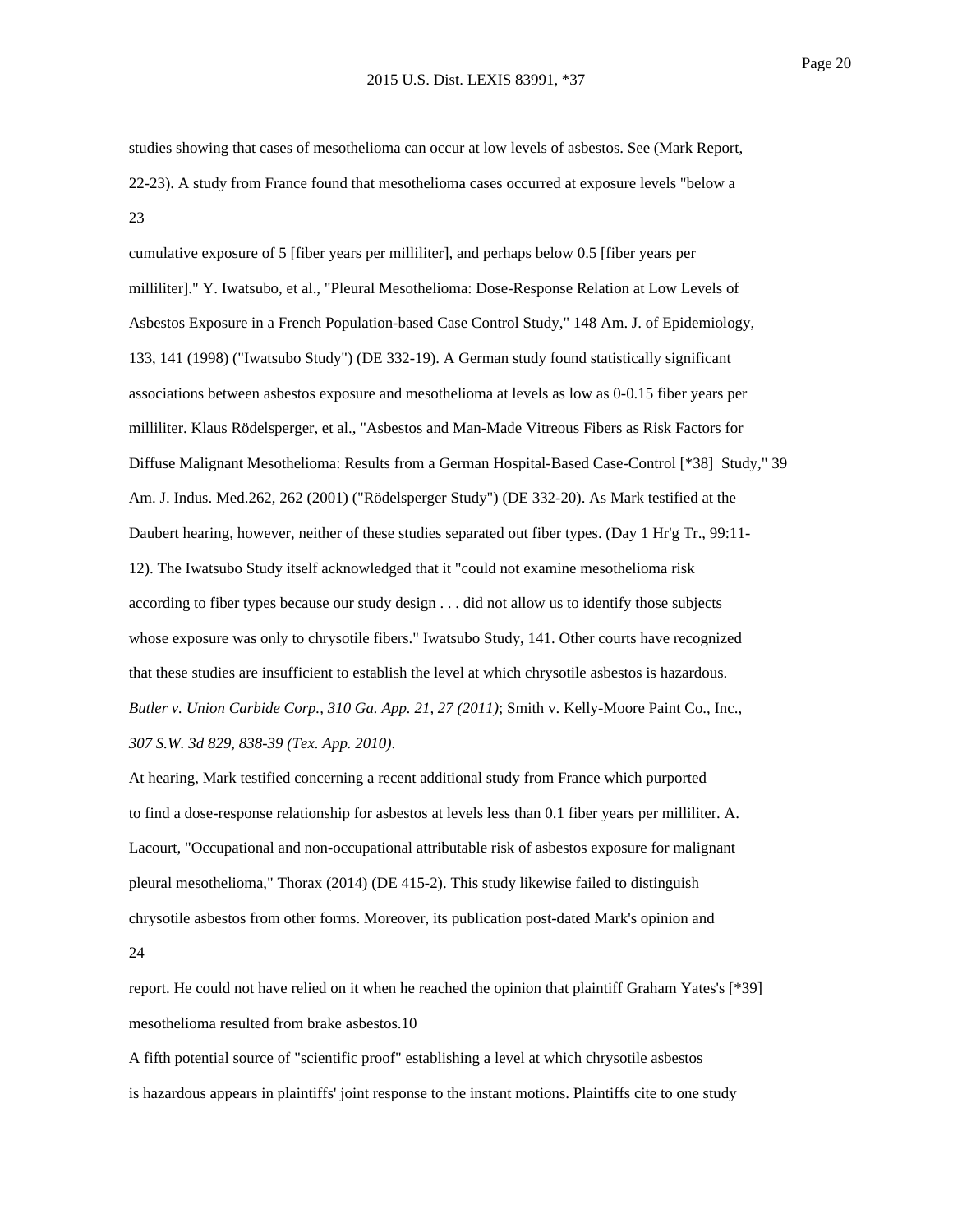to support the proposition that "exposure to chrysotile asbestos, 'even at the relatively low levels expected in household exposures, can cause malignant mesothelioma.' " (Pls'. Resp. 18) (quoting Allan H. Smith and Catherine C. Wright, "Chrysotile Asbestos is the Main Cause of Pleural Mesothelioma," 30 Am. J. Indus. Med., 252, 255 (1996) (DE 333-3) ("Smith Study"). The Smith Study involved three cases of mesothelioma reported among children of chrysotile mine employees, presumably exposed through dusty clothing brought home by their parents. *Id. at 255*. Yet Mark's expert report does not discuss the Smith Study's particular finding that "low levels" of chrysotile asbestos exposure could cause mesothelioma, and Mark did not provide any testimony regarding this finding from the study. Plaintiffs have not shown that Mark, in reaching his opinion, relied on this study to establish the levels of causation at which chrysotile asbestos is hazardous to human beings.11 [\*40] Furthermore, a showing that a few people contracted mesothelioma from a certain exposure level

10 In fact, significant portions of plaintiffs' response to the instant motions, along with Mark's testimony at hearing, consisted of materials not found in his report, including documents that predated his report. Again, as noted above, an expert report is to include "a complete statement of all opinions the witness will express and the basis and reasons for them." *Fed. R. Civ. P.* 26(a)(2)(i). The court does not consider these materials to support that Mark's opinion was a "*product* of reliable principles and methods." *Fed. R. Evid. 702(c)* (emphasis added). Indeed, this *post hoc* collection of materials suggests just the opposite: that Mark reached his opinion and then collected (or relied on counsel to collect) the literature that would support it.

11Furthermore, as discussed below, plaintiffs have not shown that Mark has appropriately compared plaintiff Graham Yates's exposures to the types of exposures described in these studies.

25

is not sufficient to show the "level[ ] of exposure that are hazardous to human beings *generally*."

See *Westberry, 178 F.3d at 263* (emphasis added).

A sixth form of scientific evidence found in Mark's report consists of his reliance on

epidemiological [\*41] studies of brake mechanics which have contracted mesothelioma. Such evidence

might be considered to provide a qualitative assessment of hazardous exposure levels, in that these

studies support that the levels of chrysotile asbestos exposure experienced in this work, as a general

matter, may be hazardous. Yet Mark himself does not state that he used the studies for this purpose.

Furthermore, even assuming these studies were used to establish a level at which chrysotile

asbestos is hazardous, Mark's method of selecting them is too unreliable to be considered to satisfy

this step of establishing causation. "An expert's opinion may be unreliable if he fails to account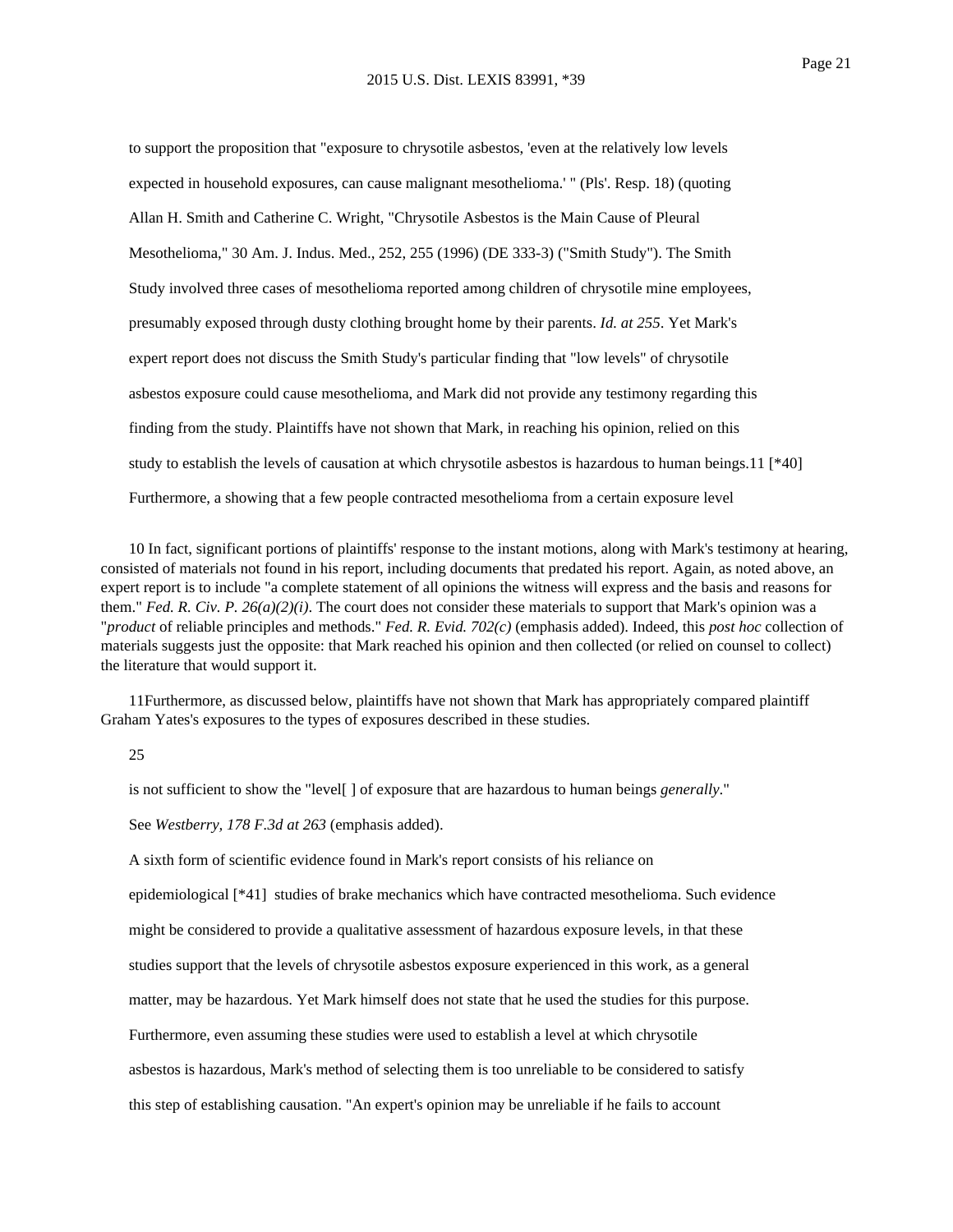for contrary scientific literature and instead 'selectively chooses his support from the scientific landscape.'" *Eghnayem v. Boston Sci. Corp., 57 F. Supp. 3d 658, 676 (S.D.W. Va. 2014)* (quoting *In re Rezulin Prods. Liab. Litig., 369 F.Supp.2d 398, 425 (S.D.N.Y.2005)* (quotations omitted). "[I]f the relevant scientific literature contains evidence tending to refute the expert's theory and the expert does not acknowledge or account for that evidence, the expert's opinion is unreliable." Rezulin, 369 F. Supp. 2d at 425; see also *Norris v. Baxter Healthcare Corp., 397 F.3d 878, 886 (10th Cir. 2005)* (affirming exclusion of expert testimony that failed to account for epidemiological evidence); In re *Zoloft (Sertraline Hydrochloride) Prods. Liab. Litig., 26 F. Supp. 3d 449, 460-61 (E.D. Pa. 2014)* ("The Court finds that the expert report prepared by [\*42] Dr. Bérard does selectively discuss studies most supportive of her conclusions, as Dr. Bérard admitted in her deposition, and fails to account adequately for contrary evidence, and that this methodology is not reliable or scientifically sound.");

*Pooshs v. Phillip Morris USA, Inc., 287 F.R.D. 543, 546 (N.D. Cal. 2012)* ("A methodology may 26

not be reliable if an expert fails to address and exclude alternative explanations for the data on which he bases his findings or rejects studies reporting contrary empirical findings.") (quotation marks and brackets omitted).

Plaintiffs have produced four epidemiological studies in support of Mark's report. Cora R. Roelofs, et al., "Mesothelioma and Employment in Massachusetts: Analysis of Cancer Registry Data 1988-2003," Am. J. Indus. Medicine (2013) (DE 333-7) ("Roelofs Study"); Soon Hee Jung, et al., "A Decade of Malignant Mesothelioma Surveillance in Korea," Am. J. Indus. Medicine, (2012) (DE 338-2) )("Jung Study"); Eero Pukkala, et al., "Occupation and cancer - follow-up of 15 million people in five Nordic countries," 48 Acta Oncologica 646 (2009) (DE 392-26; 392-27; 392-28; 392- 29) ("Pukkala Study"); James Leigh, et al., "Malignant Mesothelioma in Australia, 1945-2000," Am. J. Indus. Medicine, 188 (2002) (DE 337-9) ("Leigh [\*43] Study"). However, plaintiffs have failed to show that Mark engaged in a reliable process to select these studies for any assessment of general exposure levels.

Only the Roelofs Study and the Leigh Study appeared in Mark's report. The other two studies were produced in response to the instant motions, and thus do not support that Mark considered them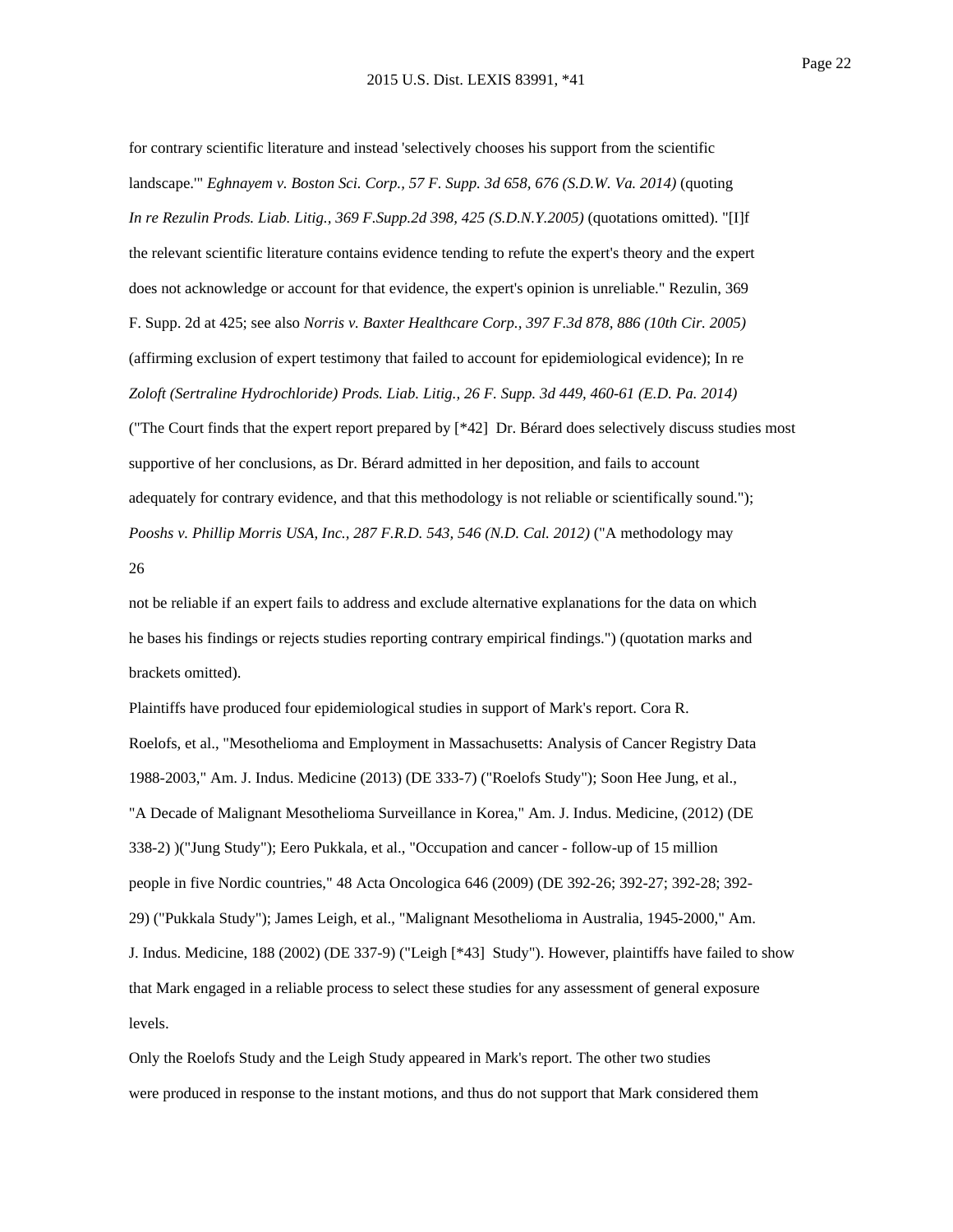in arriving at his opinion. Furthermore, against Mark's studies, defendants' experts have referred to approximately 30 epidemiological studies which find no association between brake work and mesothelioma. (Def. Ford's Mot. for Summ. J., Ex. D., Mowat Report, 19-20) (DE 175-4); (Def. Honeywell''s Resp. to Order on Summ. J., Ex. D, Garabrant Report, 7) )(DE 198-4). Prior to the Daubert hearing, the court put plaintiffs on notice that Mark's methods of selecting these epidemiological studies were under scrutiny, noting that "Mark's explanation of his rationale for not taking these contrary epidemiological studies into consideration figures to be an 27

issue in the admissibility of his testimony." Yates v. Ford Motor Co., 5:12-CV-752, at 2-3 (May 29, 2015) (DE 406). At hearing, Mark was asked how he selected the particular epidemiological studies upon which [\*44] he relied for his opinion. He responded "I like to look at the spectrum, but some of the issues might be the size of the study, the location of the study, the University or academic affiliation and the degree of detail." (Hr'g Tr. 146:11-14). This general assertion is inadequate to address the mass of epidemiological studies presented by defendants, a number of which appear to be of comparable size to the Jung or Roelofs study, and/or have university or academic affiliation, and nearly all of which appear to study more germane subject matter than the Pukkala Study (which only assembles data for "mechanics" rather than "automobile mechanics"), and the Leigh Study (which conflated the occupation brake repair with brake manufacturing, which would presumably involve dealing with higher levels of raw asbestos). When specifically asked why he used the Roelofs Study rather than a study of comparable size from Great Britain that supported the association between brake asbestos and mesothelioma, Mark answered "I selected the Roelofs study in part because it was local . . . because it appeared in a journal I otherwise get and it had to do with a local situation, so it caught my eye." (Day 1 Hr'g Tr. 150:8-11). [\*45] This fails to meet the plaintiffs' burden of showing that Mark undertook a reliable scientific process in selecting which studies to consult for the proposition that the levels of exposure experienced in brake mechanic work are sufficient to cause mesothelioma. Thus, Mark's reference to these studies cannot be considered to meet the requirement of establishing the levels of exposure to chrysotile asbestos that are hazardous to human beings generally.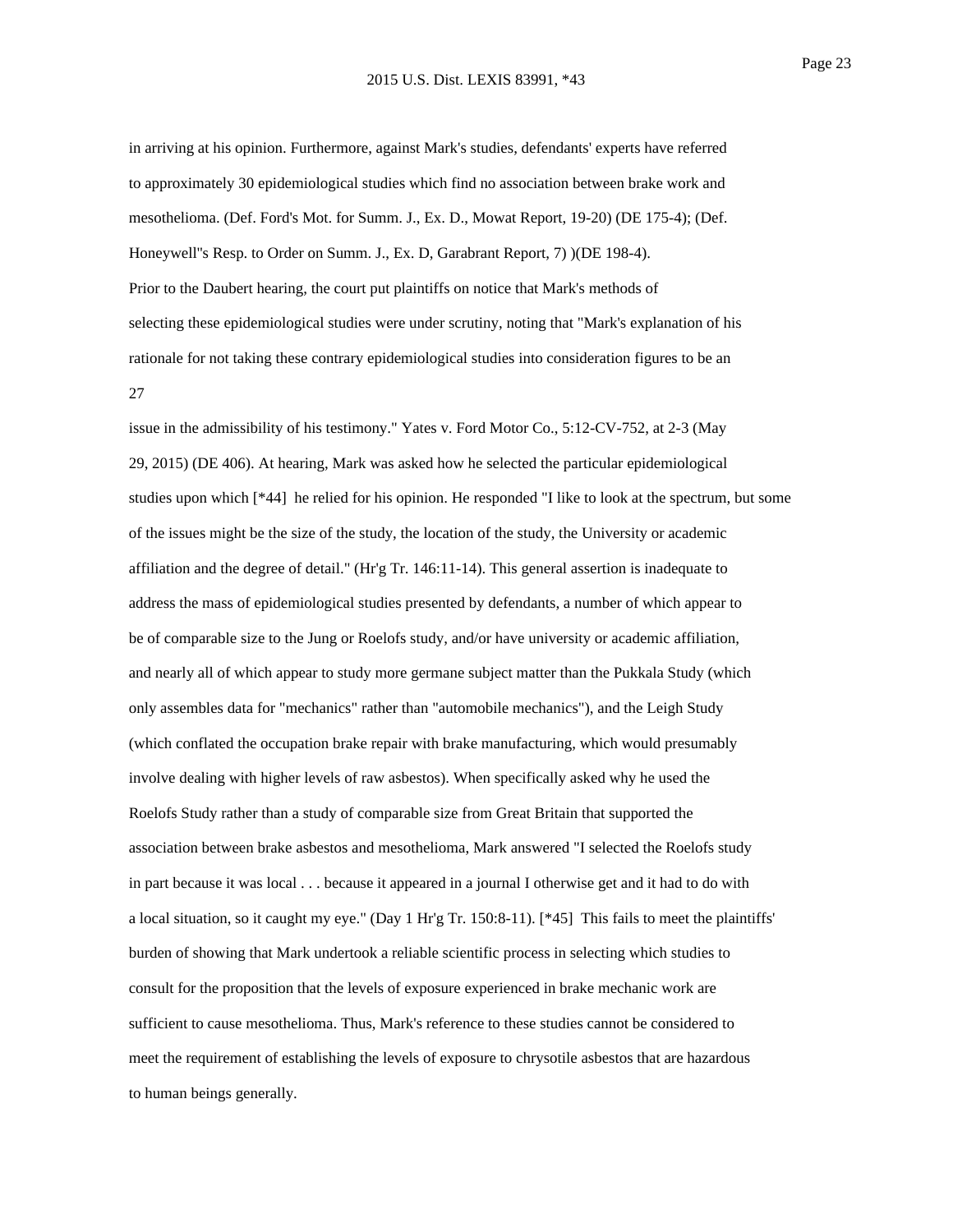Plaintiffs devote considerable portions of their response to attacking the funding of the epidemiological studies on brake mechanics. Specifically, plaintiffs cite to six studies which they 28

argue were funded by defendant Ford. (Pls'. Resp., 29). But plaintiffs have not shown that the methodology of these studies was flawed. See Smith v. Ford Motor Co., No. 2:08-CV-630, 2013

WL 214378, at \*5 (D. Utah Jan. 18, 2013) (rejecting similar attack on alleged biases of studies of mesothelioma among auto mechanics). Furthermore, Mark himself did not offer this as his reason for rejecting these studies.

For all these reasons, the "scientific evidence" which Mark cites does not establish a general level at which chrysotile asbestos becomes hazardous. Because [\*46] Mark does not otherwise establish such a level, his testimony as to causation is not a product of reliable principles or methods.

b. Failure to Show That Plaintiff's Level of Exposure Was Comparable to Hazardous Levels of Chrysotile Asbestos Even assuming that Mark's "scientific evidence" was sufficient to show that a given level of exposure is hazardous, Mark's testimony fails to compare plaintiff Graham Yates's level of exposure to any generally hazardous level.

As noted, the Smith Study asserted that chrysotile asbestos had been shown to cause mesothelioma "even at the relatively low levels expected in household exposures." Smith Study, 255. The specific evidence that the Smith Study relied upon to support this statement was a study reporting three cases of mesothelioma in the children of chrysotile mine employees, presumably exposed through dusty clothing brought home by their parents. Id. The record does not indicate that Mark has compared the quality of exposures experienced by children of mine workers with the quality of plaintiff Graham Yates's exposures.

Nor does the record indicate that Mark compared plaintiff Graham Yates's exposures to the quality of exposures experienced by the brake [\*47] mechanics in the studies he references. For instance, 29

the Roelofs Study considered occupational exposures from those whose "usual" occupations were as automobile mechanics. Roelofs Study, 7. However, plaintiff Graham Yates testified that he only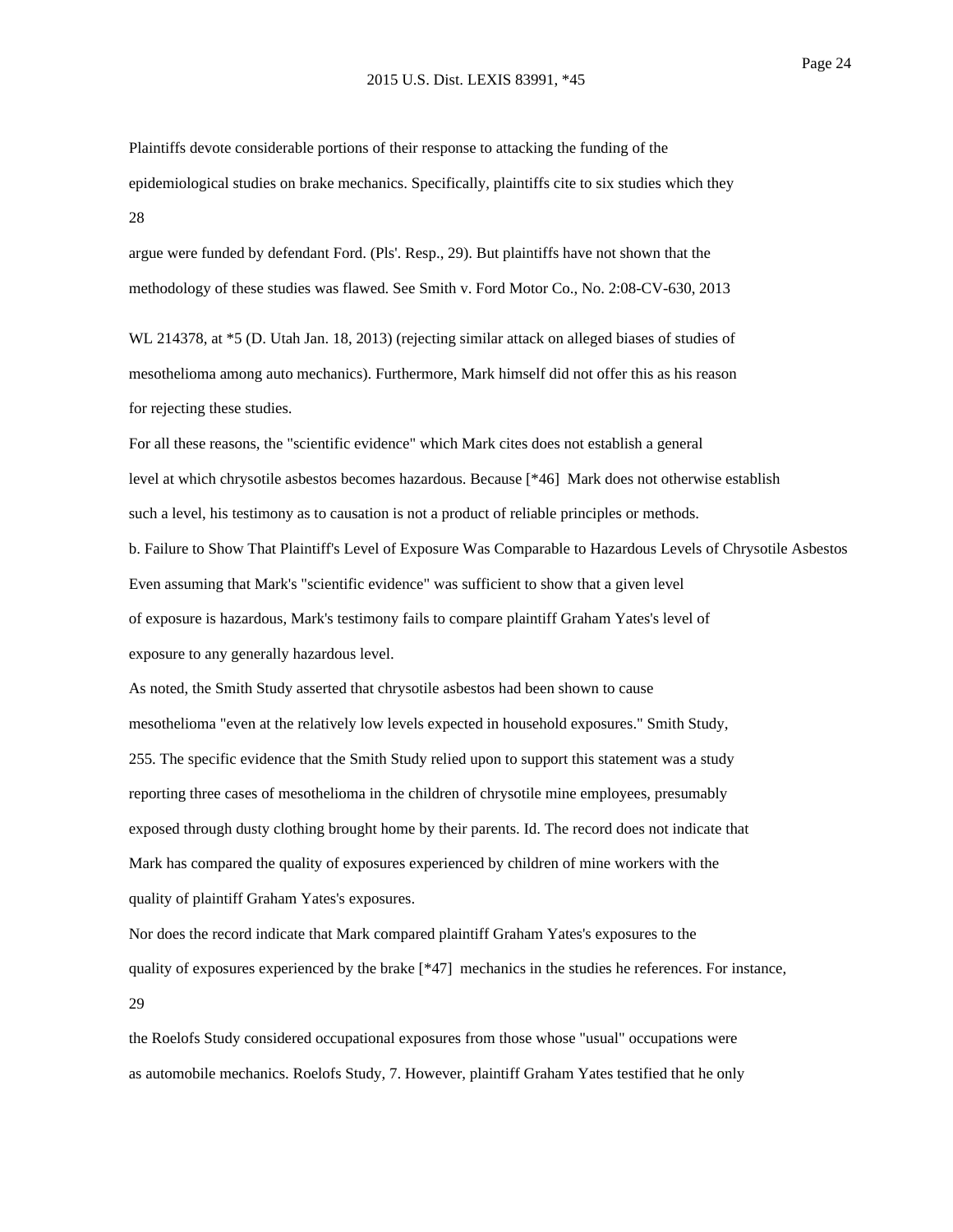worked with brakes from Honeywell's predecessor between the years of 1956 and 1957, where his primary job duty was as a gas station attendant; between 1961 and 1962 as a parts clerk; and for 6 months in a Ford dealership, where his primary job duties were as a parts clerk and parts delivery driver. Otherwise, his exposures allegedly consisted of a handful of brake changes he personally performed on his own vehicles. Mark has not sufficiently explain how these types of exposures should be compared to a study of persons whose "usual" occupations were as automobile mechanics. Mark offered conclusory testimony that plaintiff Graham Yates "would have had considerably higher exposures" than the levels identified by the Iwatsubo and Rödelsperger Studies, because of "the number of fibers that would be resulting in visible dust as well as knowing how fibers are generated in working with friction products." (Day 1 Hr'g Tr., 70:23-71:2). As noted above, the Iwatsubo [\*48] Study found that mesothelioma cases occurred at exposure levels "below a cumulative exposure of 5 [fiber years per milliliter], and perhaps below 0.5 [fiber years per milliliter]" Iwatsubo Study, 133, while the Rödelsperger Study found statistically significant associations between asbestos exposure and mesothelioma at levels as low as 0-0.15 fiber years per milliliter. Rödelsperger Study, 262. Mark provided no details as to how the concentrations of fibers contained in momentary appearances of "visible dust" might be converted to the "fiber years" which was used as the unit of measurement in the Iwatsbubo and Rödelsperger Studies. Indeed, he declined to estimate the cumulative fiber-year level for plaintiff Graham Yates's work. (March 16 Depo., 80:13-17); (Day 1 Hr'g Tr. 141:7-16) He did not explain how the differences in chrysotile potency might affect his calculations. Furthermore, for the reasons explained above, Mark's discussion of 30

"visible dust" is not based on sufficient facts or data or helpful to the jury. It may be true that Mark's exposure levels exceeded the levels identified by the Iwatsubo and Rödelsperger Studies, but Mark has failed to show that he used any reliable method to [\*49] reach this conclusion. Rather than engage in any specific, meaningful comparison of the scientific data with plaintiff Graham Yates's exposures, Mark's opinions essentially attempt to overwhelm with statistics and studies, lacking guidance as to how a juror ought to apply them to the instant case, aside from joining Mark's ultimate conclusion that plaintiff Graham Yates's mesothelioma was caused by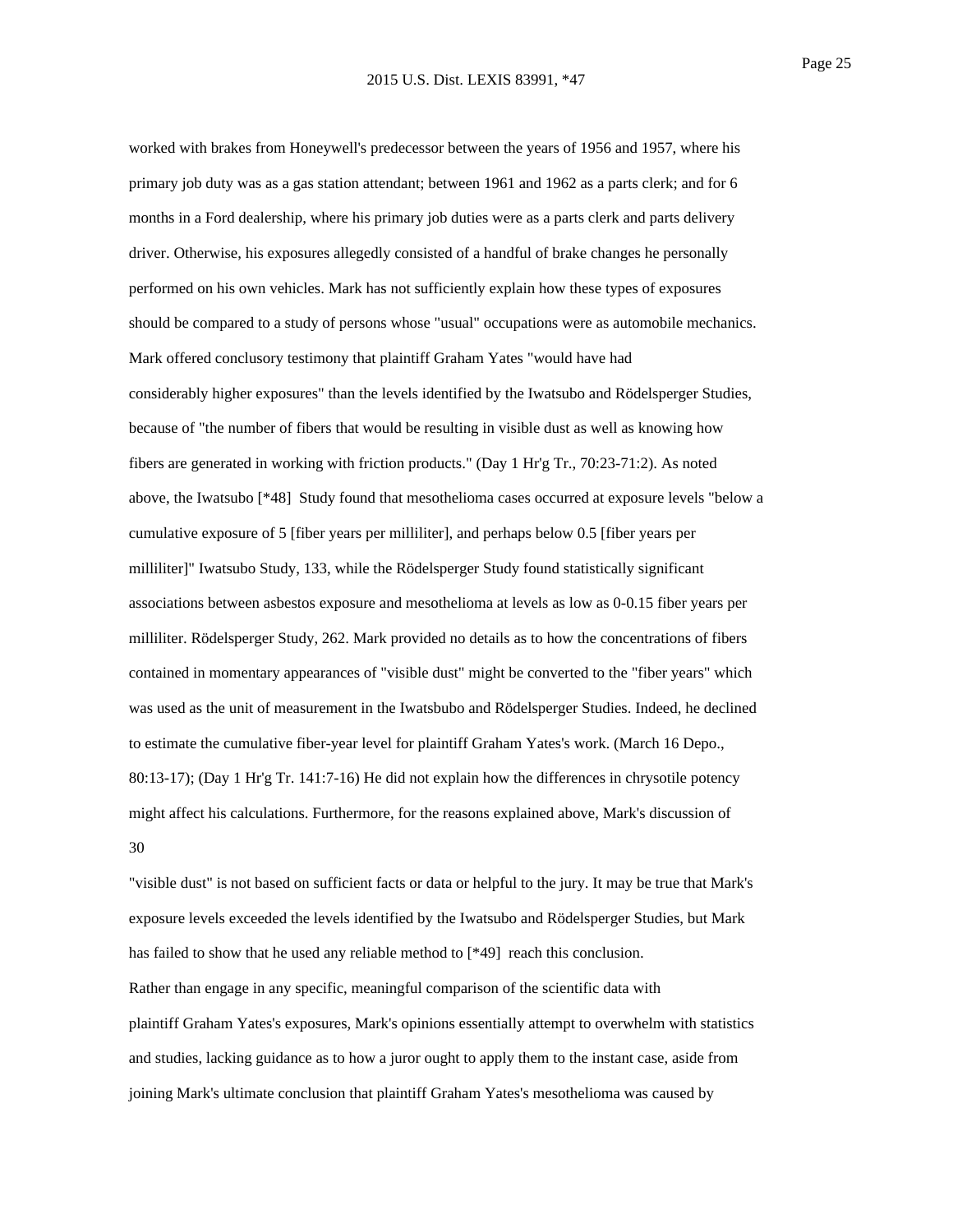defendants' products. This is not a reliable method, and it will not assist a jury.

c. Mark's Proposed Alternative Methods of Assessing Causation

Instead of following the accepted methods of causation outlined above, Mark purports to rely

heavily on a set of principles known as the "Helsinki Criteria," initially developed in 1997 by an

interdisciplinary group of scientists meeting in Helsinki, Finland. "Asbestos, asbestosis, and cancer:

the Helsinki criteria for diagnosis and attribution," 23 Scand. J. Work Env't Health 311 (1997) (DE

332-17).12 Among its guidance, the Helsinki Criteria provides that

[a] lung fiber count exceeding the background range for the laboratory in question *or* the presence of radiographic or pathological evidence of asbestos-related tissue injury (e.g., asbestosis or pleural [\*50] plaques) *or* histopathologic evidence of abnormal asbestos content (e.g. asbestos bodies in histologic sections of lung) should be sufficient to relate a case of pleural mesothelioma to asbestos exposure on a probability basis. *In the absence of such markers, a history of significant occupational, domestic, or environmental exposure to asbestos will suffice for attribution.*

*Id., 313* (emphasis added).

12The Helsinki Criteria was recently updated in a follow-up report, which did not alter the relevant recommendations. "Asbestos, asbestosis, and cancer, the Helsinki criteria for diagnosis and attribution 2014: recommendations," 41 Scand. J. Work Environ. Health 5, 5 (2015).

31

The Helsinki Criteria goes on to state that "[a]n occupational history of brief or low-level

exposure should be considered sufficient for mesothelioma to be designated as occupationally

related." Id.

As an initial matter, it is questionable that Mark's methods are fully consistent with the principles espoused by this document. The Helsinki Criteria requires that a past exposure to asbestos be "significant" before mesothelioma can be attributed to the asbestos exposure. Id. Thus, it implies that a certain level has been established [\*51] at which the asbestos exposure attains "significance." Mark has failed to show this for the reasons explained above. The Helsinki Criteria also states that "[a] cumulative fiber dose, as expressed in fiber-years per cubic centimeter, is an important parameter of asbestos exposure." *Id., 311* As noted above, however, Mark has declined to estimate any cumulative fiber dose level for plaintiff Graham Yates's work. (March 16 Depo., 80:13-17); (Day

1 Hr'g Tr. 141:7-16).

More importantly, the Helsinki Criteria is concerned only with whether mesothelioma can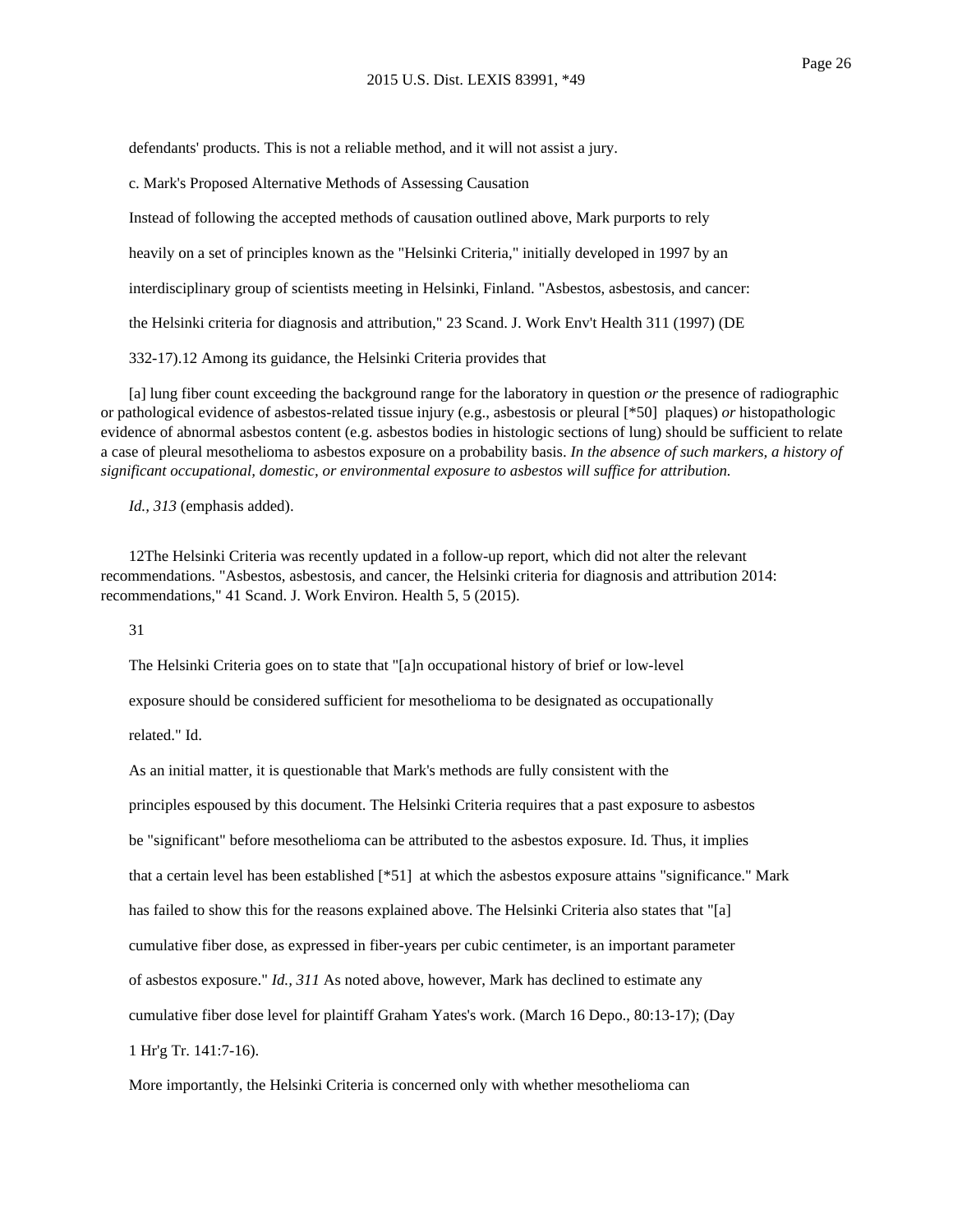be attributed to asbestos, as a general matter. The Helsinki Criteria does not articulate principles for distinguishing which particular "occupational, domestic or environmental exposure[s] to asbestos" caused the disease. See *Butler, 310 Ga. App. at 27* (noting that Helsinki Criteria fails to "address whether a *component* of a cumulative exposure of asbestos is causative") (emphasis added). The facts of this case present the jury with multiple potential sources of exposure, and jurors will be required to decide whether plaintiff Graham Yates's disease was caused by defendant Honeywell's brakes, defendant Ford's brakes, or both. The Helsinki Criteria may be a generally accepted and [\*52] reliable method for attributing a particular case of mesothelioma to asbestos, but plaintiffs have not shown its relevance, or "fit," as applied to the facts and issues of this case. See Daubert, 509 U.S. 32

at 591 ("[S]cientific validity for one purpose is not necessarily scientific validity for other, unrelated purposes."). To the extent the Helsinki Criteria does not require an expert to establish the levels at which the particular fiber type of asbestos presents a risk, the criteria cannot substitute for the wellestablished and legally-recognized methods of determining when a substance is hazardous, as explained above.

### d. Summary

Plaintiffs have failed to show that Mark's testimony will be helpful to the jury, is based on sufficient facts or data, is the product of reliable principles and methods, or that he has reliably applied these principles and methods to the facts of the case. Mark has failed to reliably establish a level at which chrysotile asbestos is harmful, generally. To the extent Mark seeks to satisfy this through his "visible dust" theory, that theory lacks sufficient supporting facts and will not assist the jury. To the extent he seeks to satisfy the requirement by showing that [\*53] plaintiff Graham Yates's exposures "are of the types that have been proven by scientific evidence in their accumulation to cause diffuse malignant mesothelioma," his testimony is circular and will not assist the jury. Furthermore, he has failed to demonstrate that the scientific evidence he musters in support establishes any quantitative or qualitative level of reference for exposures, or that he has ever taken the fundamental step of reliably comparing plaintiff Graham Yates's exposures with any level established as generally hazardous. To the extent Mark adheres to the Helsinki Criteria as an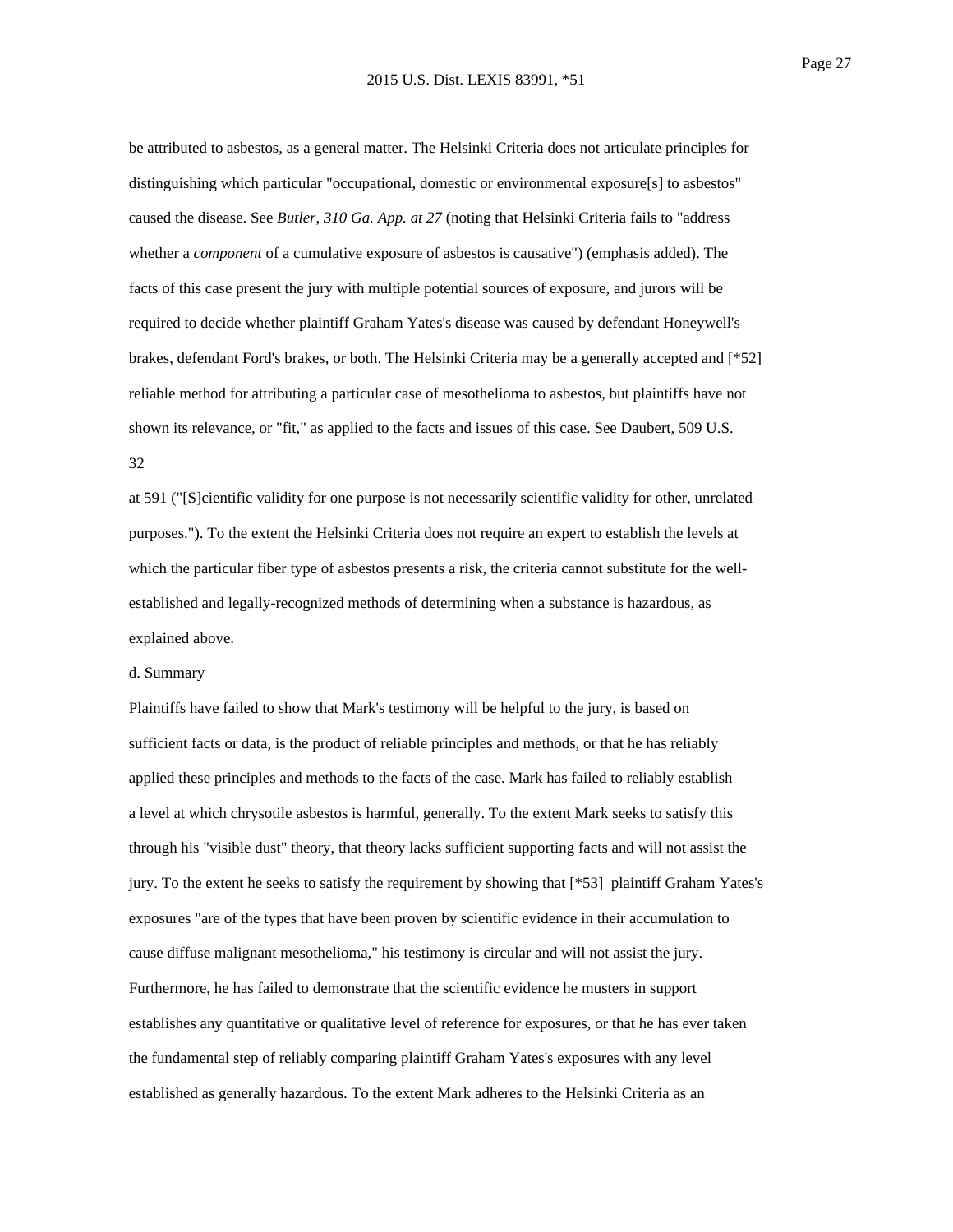alternative method, these criteria lack the proper "fit" to this case and do not allow him to circumvent well-established scientific and legal principles for establishing causation. Accordingly, for all these reasons, Mark's causation testimony must be excluded. Because this subject comprises the essence of Mark's testimony, he will not be permitted to testify at trial.

33

B. Honeywell's Motion (DE 380), Joined by Defendant Ford (DE 385)

Defendant Honeywell's motion is narrower in scope than defendant Ford's, but raises largely the same arguments. It seeks to exclude particular subjects of testimony from [\*54] Brody, Hays, and Mark - specifically, 1) testimony that "exposure to brake dust or chrysotile asbestos from brakes causes pleural mesothelioma," and 2) testimony that " 'every exposure to asbestos' above background was a substantial contributing factor to the development of plaintiff Graham Yates's alleged mesothelioma." (Memo. In Supp., 1) (DE 381). Testimony regarding the opinion that "every exposure counts" is addressed above. For the reasons explained, the motion is granted as it relates to Brody's testimony that "each and every exposure" counts, but denied as it relates to Hays and Mark, as the court does not find these experts offer such testimony.

The above discussion also addresses Mark's testimony that brake dust causes mesothelioma, and in this part, defendant Honeywell's motion is granted. As to testimony from Brody or Hays that brake dust causes mesothelioma, these experts do not offer this opinion in their reports. Neither, however, do they offer any basis for holding such opinion. Accordingly, to the extent either expert would seek to offer such testimony at trial, defendant Honeywell's motion to exclude testimony that brake dust causes mesothelioma is also granted with respect to [\*55] Brody and Hays.

### 34

### **CONCLUSION**

For the reasons explained above, the court GRANTS IN PART, and DENIES IN PART, defendants' Daubert motions. Defendant Ford's motion (DE 380), joined by defendant Honeywell (DE 384) is GRANTED as it relates to testimony from Brody as to "each and every exposure" theory. Otherwise, with respect to Brody, defendant Ford's motion is DENIED. As it relates to Hays, defendant Ford's motion is DENIED. As it relates to Mark, however, defendant Ford's motion